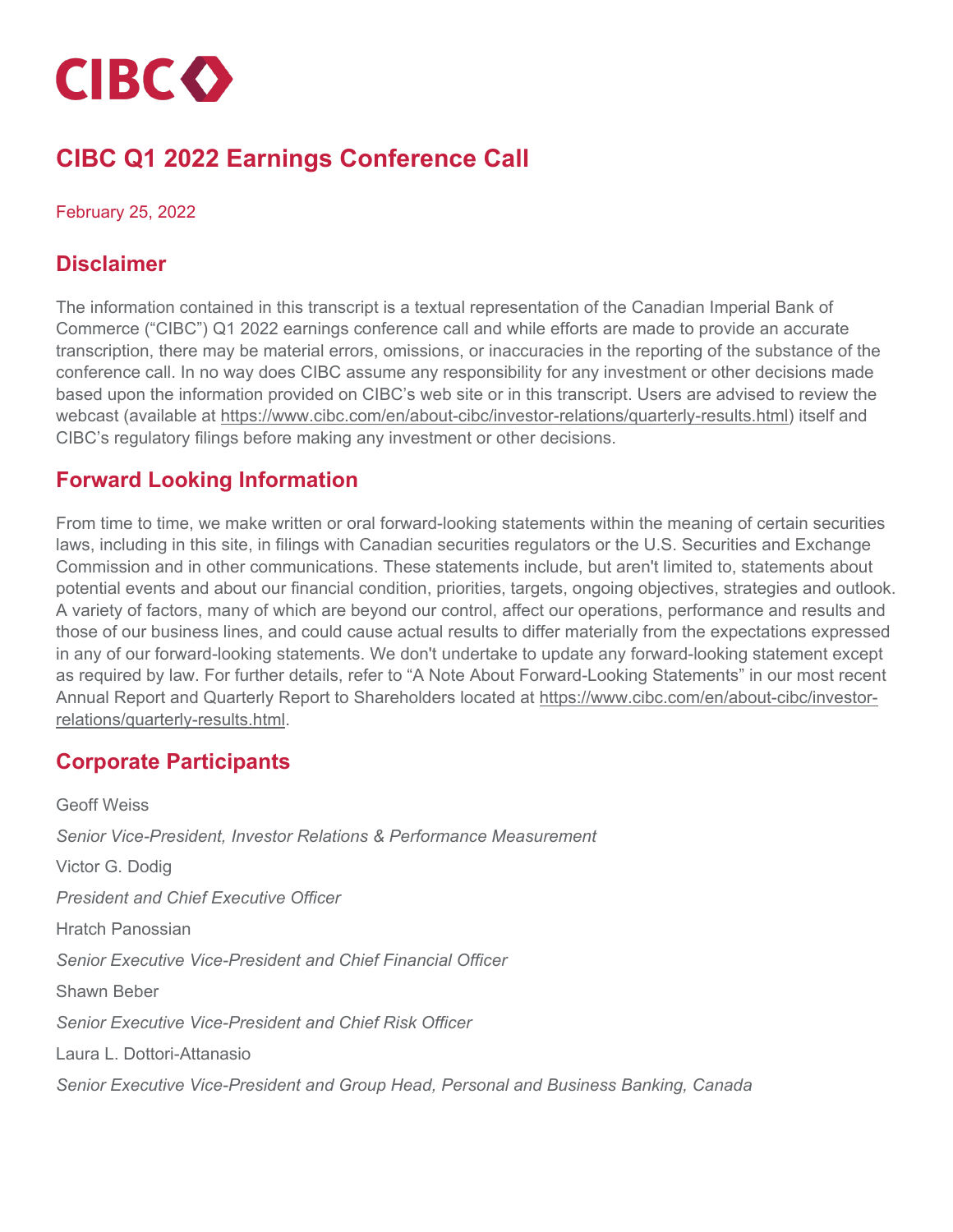Michael G. Capatides *Senior Executive Vice-President and Group Head, U.S. Region; President and Chief Executive Officer, CIBC Bank USA* Harry Kenneth Culham *Senior Executive Vice-President and Group Head, Capital Markets, Canada*  Jon Hountalas *Senior Executive Vice-President and Group Head, Commercial Banking and Wealth Management, Canada* 

## **Other Participants**

Gabriel Dechaine *Analyst, National Bank Financial, Inc.* Darko Mihelic *Analyst, RBC Capital Markets* Meny Grauman *Analyst, Scotia Capital, Inc.* Mario Mendonca *Analyst, TD Securities, Inc.* Ebrahim H. Poonawala *Analyst, BofA Securities, Inc.* Doug Young *Analyst, Desjardins Securities, Inc.* Scott Chan *Analyst, Canaccord Genuity* Nigel D'Souza *Analyst, Veritas Investment Research Corp.* Sohrab Movahedi *Analyst, BMO Capital Markets Corp. (Canada).* John Charles Robert Aiken *Analyst, Barclays Capital Canada, Inc.* Mike Rizvanovic *Analyst, Stifel Nicolaus Canada, Inc.*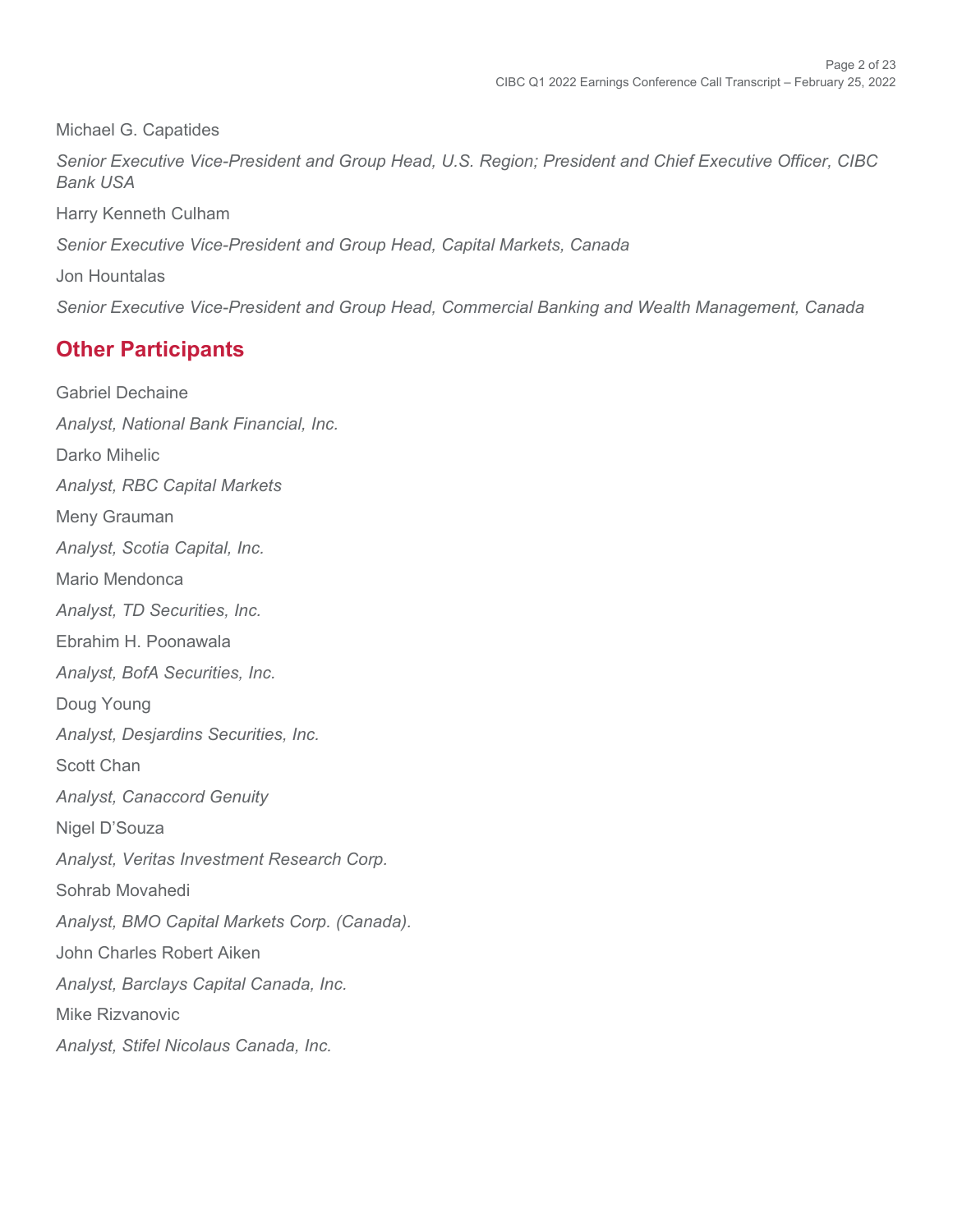## **Management Discussion Section**

#### **Operator**

Good morning and welcome to the CIBC Quarterly Financial Results Call. Please be advised that this call is being recorded.

I would like to turn the meeting over to Geoff Weiss, Senior Vice President, Investor Relations. Please go ahead, Geoff.

#### **Geoff Weiss, Senior Vice-President, Investor Relations & Performance Measurement**

Thank you and good morning. We will begin this morning's presentation with opening remarks from Victor Dodig, our President and Chief Executive Officer; followed by Hratch Panossian, our Chief Financial Officer; and Shawn Beber, our Chief Risk Officer. Also on the call today are a number of our group heads, including Mike Capatides, US Commercial Banking and Wealth Management; Harry Culham, Capital Market; Laura Dottori-Attanasio, Canadian Personal and Business Banking; and Jon Hountalas, Canadian Commercial Banking and Wealth Management. They are all available to take questions following the prepared remarks.

During the Q&A, to ensure we have enough time for everyone to participate and finish on time, we ask that you please limit your questions and re-queue. As noted on slide 2 of our investor presentation, our comments may contain forward-looking statements, which involve assumptions and have inherent risks and uncertainties. Actual results may differ materially.

With that, I'll now turn the meeting over to Victor.

#### **Victor G. Dodig, President and Chief Executive Officer**

Thank you, Geoff, and good morning, everyone. I'll start our call today with some comments on our first quarter results and the operating environment. I'll then turn the call over to Hratch to review our financial performance in more detail.

Earlier this morning, we announced another quarter of record results with adjusted earnings of CAD 1.9 billion or CAD 4.08 per share, which is up 14% from last year. Our performance was supported by top line growth of 11%, which drove positive operating leverage.

Our first quarter results also underscore the ongoing strength of our highly connected franchise and increasingly supportive economic environment and steady execution against our strategic priorities. We're earning business from new clients, we're deepening relationships with existing ones, and we're continuing to build our CIBC franchise with the long-term in mind.

We also reported an adjusted ROE of 17.6% and a CET1 ratio of 12.2%, the latter being 170 basis points above the regulatory minimum. Credit quality remains strong as the economy improved and our clients maintained high levels of liquidity.

This morning, we also announced the proposed 2-for-1 stock split that'll be voted at our annual meeting in April. Our stock price has appreciated significantly. Thanks to our collective focus on living our purpose and driving consistent financial results. That makes now a good time to announce a split, which would make our shares more accessible to many retail investors.

Turning to our business results, in our Canadian consumer franchise, we delivered market share gains in deposits and loans that will be further advanced when we officially become the exclusive provider of Costco Mastercards in Canada. This serves to grow and diversify our credit card portfolio and we're looking forward to welcoming many new clients to our bank.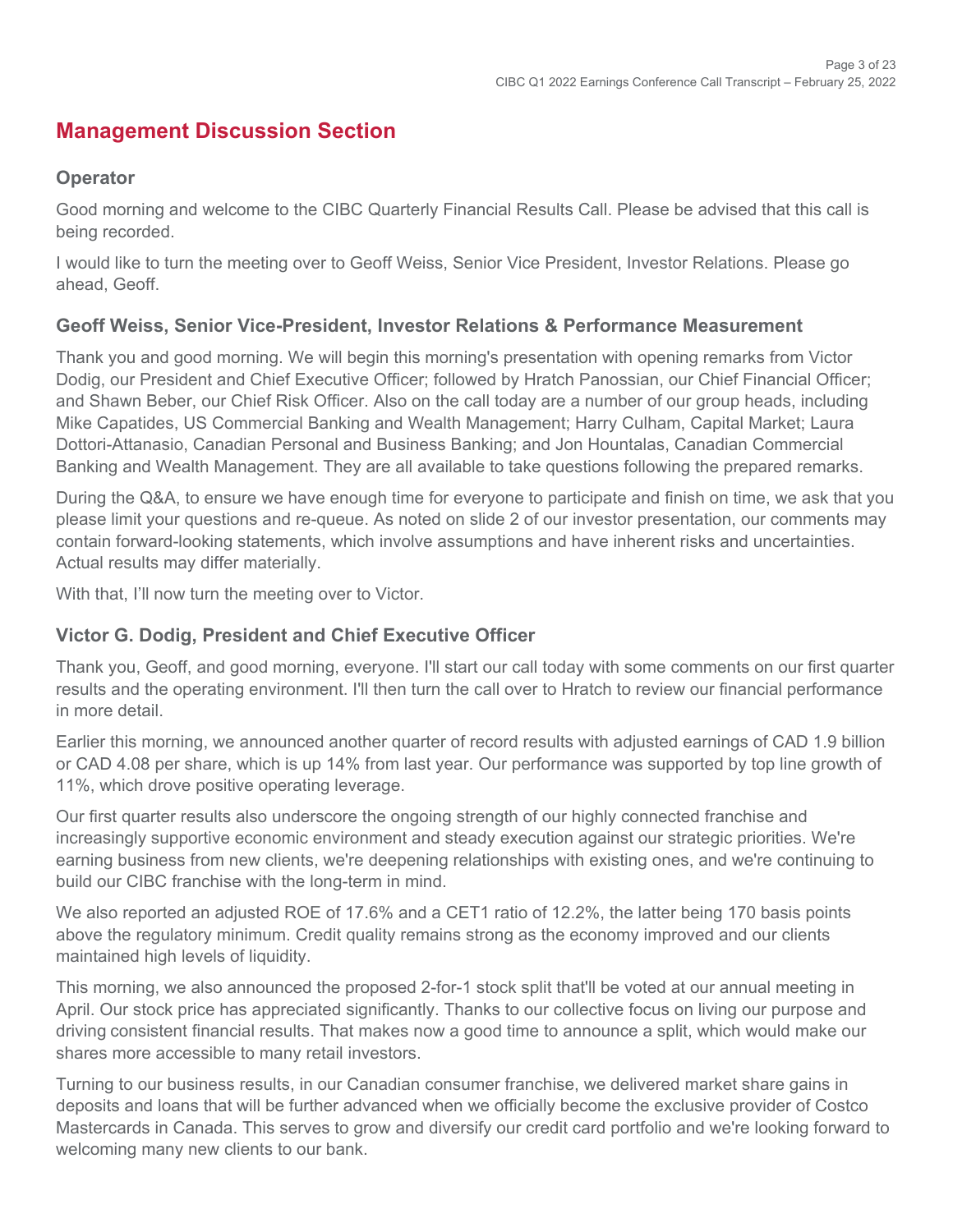We also continue to invest in our digital banking capabilities to meet the needs of our clients today and in the future. As just one example, we've recently announced a fintech partnership with nCino to digitize and automate the client journey, enabling a faster, more efficient and more transparent experience for our business owners.

And earlier this week, we announced an exclusive partnership with Pollinate to launch Tyl by CIBC in Canada. Tyl, spelled T-Y-L, is a cloud-based digital-first platform for small and medium-sized businesses that enables entrepreneurs to accept payments, administer loyalty programs and gain insights into their business. It's already operating successfully in markets such as Australia and the United Kingdom, with very positive feedback from business owners. We view this as an opportunity to bring an improved, modern service to over 1 million merchants in Canada and strengthen our CIBC client offerings in Business Banking.

In our North American Commercial Banking and Wealth Management business, our unique structure provides us with an aligned focus on the private economy in both traditional and emerging industries. We co-locate our teams, we serve our entrepreneurial clients in an integrated fashion and we drive solid cross business referrals. Our structure, coupled with the constructive economic environment, led to double-digit loan growth and solid banking growth, solid deposit growth in commercial banking on both sides of the border.

Wealth management activity also remains strong with double-digit growth in assets under management in both Canada and the United States, driven by market activity, strong investment performance and solid net flows.

In Capital Markets, robust client activity and foreign exchange and equities drove double-digit growth in our trading revenue. In the US, we are delivering on our objective to grow with revenue increasing 36% from the prior year.

As well, our differentiated capital markets franchise, a business that is highly connected to the rest of our bank, continues to deliver strong results. Revenue from non-traditional capital markets clients increased 17% over the prior year.

Within our direct financial services business, we made further enhancements to our global money transfer capabilities by enabling real-time direct money transfers to eligible Visa debit and credit card holders in over 80 countries. This added capability comes at a time when client demand for digital and contactless banking options continues to grow. It's one of many examples of how CIBC is innovating at the forefront of the digital banking experience for our clients.

During the quarter, we also advanced our shared ambition of building a more sustainable future and creating social and economic opportunities for underserved communities, including an announcement of a new CAD 100 million commitment dedicated to investing in low carbon and climate tech funds to support new climate innovations. Our continued focus on enhancing environmental sustainability was also recognized by CDP, who reaffirmed our A- rating, placing CIBC amongst the highest-ranking Canadian financial institutions and in the top-tier of banks globally. More details on our progress on this and other important ESG initiatives will be available in our March publication of our Sustainability Report.

Now, before I turn the call over to Hratch, I'd like to share my thoughts on the operating environment. We can all see that there's a fair amount of uncertainty driven by geopolitical tensions, supply chain disruptions and inflationary pressures. These factors may have an impact on economic growth and client activity in the nearterm.

Recognizing this economic backdrop, the most important thing I'd like to stress is that we've demonstrated over the past two challenging years that we have a strategic playbook that will not only support our clients, but also manage our risks and allow us to invest for future growth. We have a well-diversified, resilient portfolio, a strong balance sheet, prudent risk management and a dedicated CIBC team that will continue to deliver for all of our stakeholders.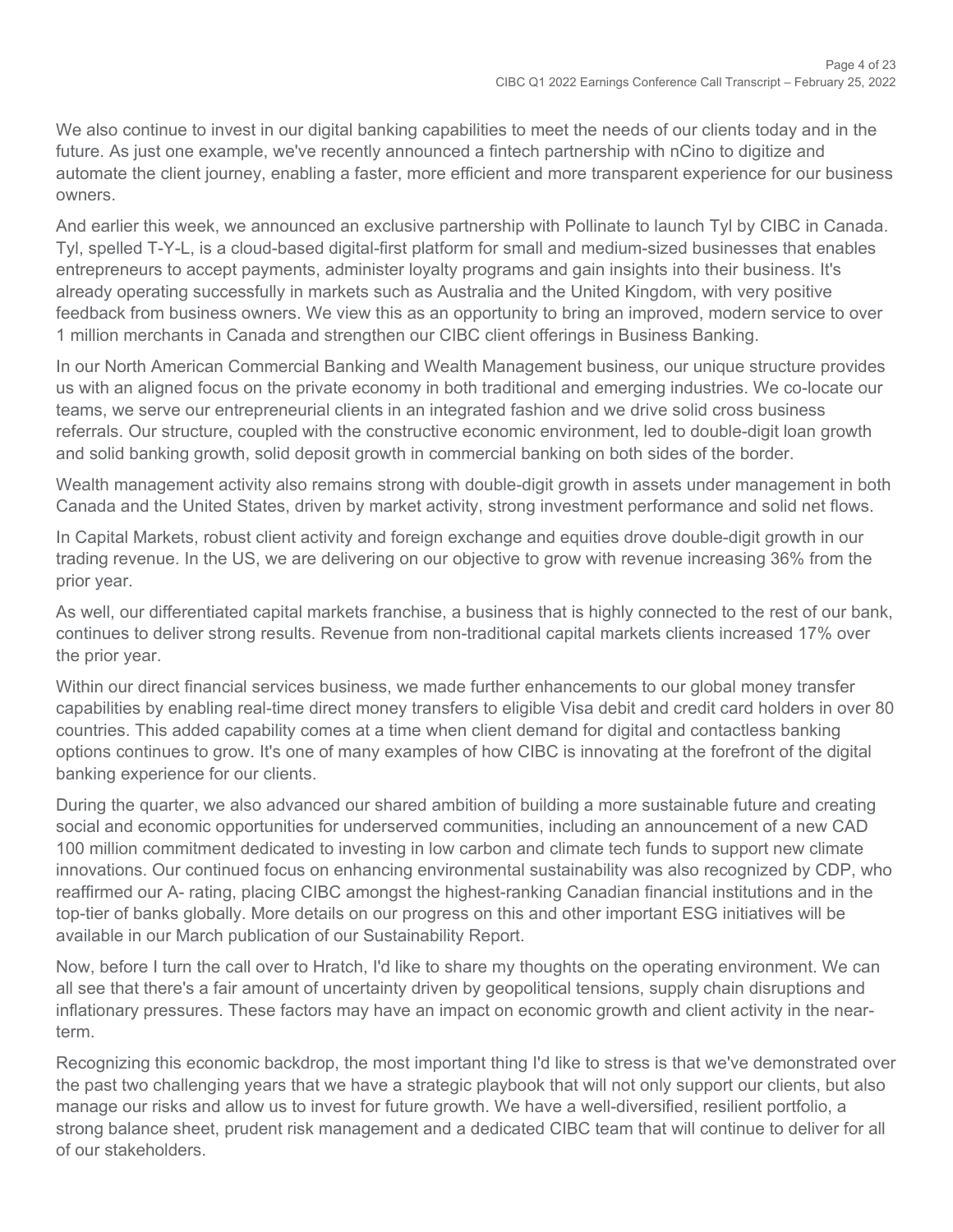And with that in mind and with those comments, I'd like to turn it over to Hratch for his commentary.

#### **Hratch Panossian, Senior Executive Vice-President and Chief Financial Officer**

Thank you, Victor, and good morning all. Starting on slide 7, we are pleased to have delivered another quarter of strong growth and profitability while maintaining the resilience of our balance sheet. This performance was enabled by the investments we've made in our client-focused diversified business and purpose-oriented team.

Diluted earnings per share was CAD 4.03 for the quarter. Excluding the amortization of acquisition-related intangibles and expenses associated with the acquisition of the Costco credit card portfolio, adjusted EPS was CAD 4.08, while adjusted ROE came in at 17.6%. Strong growth in revenues and pre-provision, pre-tax earnings underpinned this quarter's results, and credit quality remains strong, as Shawn will cover later in our presentation.

The balance of my presentation would refer to adjusted results, which exclude items of note, starting with slide 8. Adjusted net income of CAD 1.9 billion for the quarter was up 15% from the prior year, while pre-provision, pre-tax earnings of CAD 2.5 billion were up 11%. Revenue was CAD 5.5 billion, up 11% year-over-year, driven by broad-based volume growth, resilient margins and robust fee income across our bank, including strong performance in our trading and wealth management businesses.

Expenses were up 1% sequentially and 10% from the prior year, largely due to performance-based compensation, continued increase in investments to fuel sustainable growth, the impact of inflation, and increasing activity, including business development across our business.

Slide 9 highlights the drivers of net interest income. Excluding trading, NII was up 11% from last year due to robust growth in client business on both sides of the balance sheet. We anticipate continued NII growth, supported by volume and strong margins, assuming the rising interest rate expectations embedded in the current forward curve are realized.

Total bank NIM was up 2 basis points sequentially. Underlying this, Canadian Personal and Commercial Banking NIM was largely stable, up 1 basis points sequentially, benefiting from continued deposit growth and an aggregate relatively stable margins otherwise. P&C NIM is positioned to continue improving, assuming the current forward curve, helped by growth in higher margin unsecured lending, including the impact of the Costco credit card portfolio.

NIM in the US segment was down 3 basis points relative to last quarter, primarily as the impact of higher interest earning assets more than offset NII contributions from deposit growth. Consistent with our prior guidance, we continue to anticipate downward pressure on NIM as loan growth outpaces deposits and PPP income subsides.

Slide 10 provides an overview of our sensitivity to interest rate increases. An instantaneous and sustained 100 basis point increase across all interest rates applied to our balance sheet as at quarter end would have an estimated benefit of around CAD 450 million on net interest income over the next 12 months. Approximately 60% of this sensitivity is to short-term rates, while the remainder is driven by the gradual repricing of our balance sheet to longer rates. As a result of this continued repricing, all else being equal, NII would be expected to benefit by over CAD 800 million in the second full year following this type of rate shock.

Turning to slide 11, non-interest income of CAD 2.4 billion was up 11% from the prior year, driven by growth in market-related and transactional fees. Robust client activity drove trading revenues 20% higher than the prior year, with particularly strong growth in equities and foreign exchange. Growth in card, credit and deposit and payment fees was also robust, reflecting the rebound in economic activity over the past year.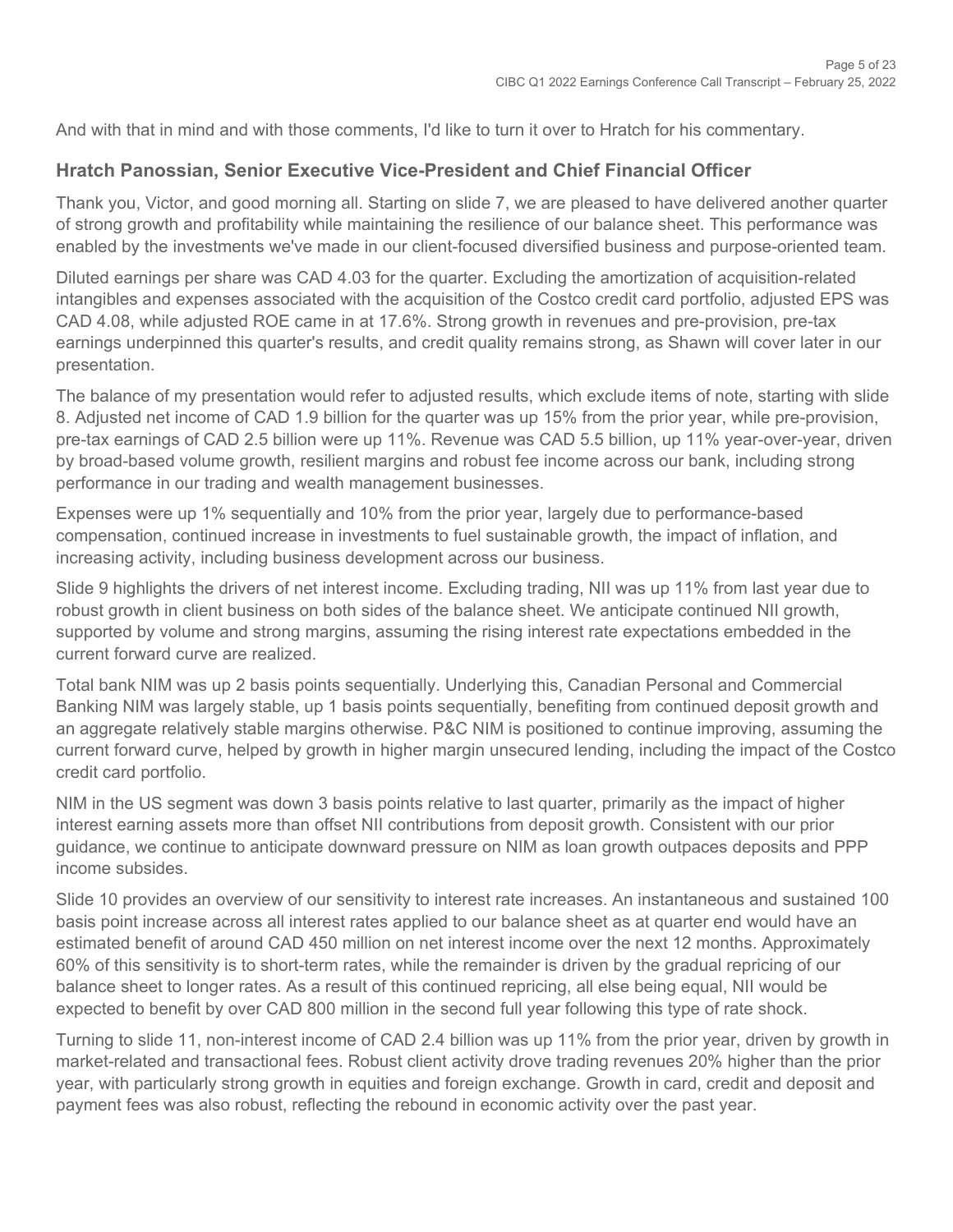Our North American Wealth Management business continued to benefit from both market appreciation and client flows, driving strong growth in mutual fund and investment management and custodial fees, which, in aggregate, were up 16%from a year ago.

Turning to slide 12, expenses were up 10% year-over-year, with higher performance-based compensation being the most significant driver. Excluding this, expenses were up 7%, driven in part by higher investment related to strategic initiatives to drive our continued growth. Excluding these initiatives, expense increases were most significantly driven by inflation, increased travel and business development activity, and general business growth, offset in part by efficiency improvements from past investments in business and infrastructure simplification.

Looking ahead, we intend to continue balancing our ongoing investments with efficiency improvements and expense discipline to achieve our financial objectives in fiscal 2022 and beyond. As we said in the past, we have the ability to manage the pace of investment in the face of a more challenging operating environment in order to work towards our positive operating leverage target.

Turning to slide 13, our balance sheet remains strong, as we continue to deploy our capital and liquidity resources to support organic growth across our client franchise. We ended the quarter with a CET1 ratio of 12.2%, down 13 basis points from the prior quarter. Strong internal capital generation in the quarter was largely offset by organic RWA growth to enable our clients' ambitions.

Capital was negatively impacted this quarter by a reduction in unrealized gains in our HQLA portfolios, the continued phase-out of the transitional ECL add back and our share buybacks. Going forward, we will continue to prioritize deployment of our balance sheet resources towards organic growth and return of capital to shareholders while maintaining our resilient balance sheet position.

Starting on slide 14, we highlight our strategic business unit results. Net income in Canadian Personal and Business Banking for the quarter was CAD 697 million, up 7% from a year ago. Pre-provision, pre-tax earnings of over CAD 1 billion were up 11% from the prior year, reflecting continued momentum in our consumer franchise and market share gains. Revenues of CAD 2.2 billion were up 8% from the same quarter last year, largely due to NII supported by broad-based volume growth and double-digit growth in fee income, which benefited from mutual fund commissions and improved consumer activity. Expenses of CAD 1.1 billion were comparable sequentially and up 5% from the same quarter last year, driven by employee-related expenses and higher spend on strategic initiatives.

Moving on to slide 15, net income in Canadian Commercial and Wealth Management was CAD 462 million, up 31% from a year ago. Pre-provision, pre-tax earnings of CAD 624 million were up 21% from a year ago, benefiting from an improved commercial outlook, stronger markets and increased client activity.

Commercial banking revenue was up 24% from a year ago, driven by 19% loan growth and 12% deposit growth over the same quarter last year. Wealth management revenue was up 16% from the prior year, driven primarily by higher fee-based assets and commissions, which benefited from market appreciation, positive net sales and increased transaction volumes. Expense growth of 18% was in large part due to higher revenue performance, but also reflects increased strategic investment.

Slide 16 shows US Commercial and Wealth results in US dollars where we delivered net income of \$188 million, up 21% from the prior year. Pre-provision, pre-tax earnings of \$242 million were up 4% over the same period, as continued growth in strategic client relationships drove broad-based growth in funds managed.

Revenues were up 10% supported by strong growth across both commercial banking and wealth management units. Commercial banking momentum continued to benefit from the economic recovery, driving average yearover-year loan growth of 13% in the segment, excluding PPP forgiveness. In our wealth business, solid AUM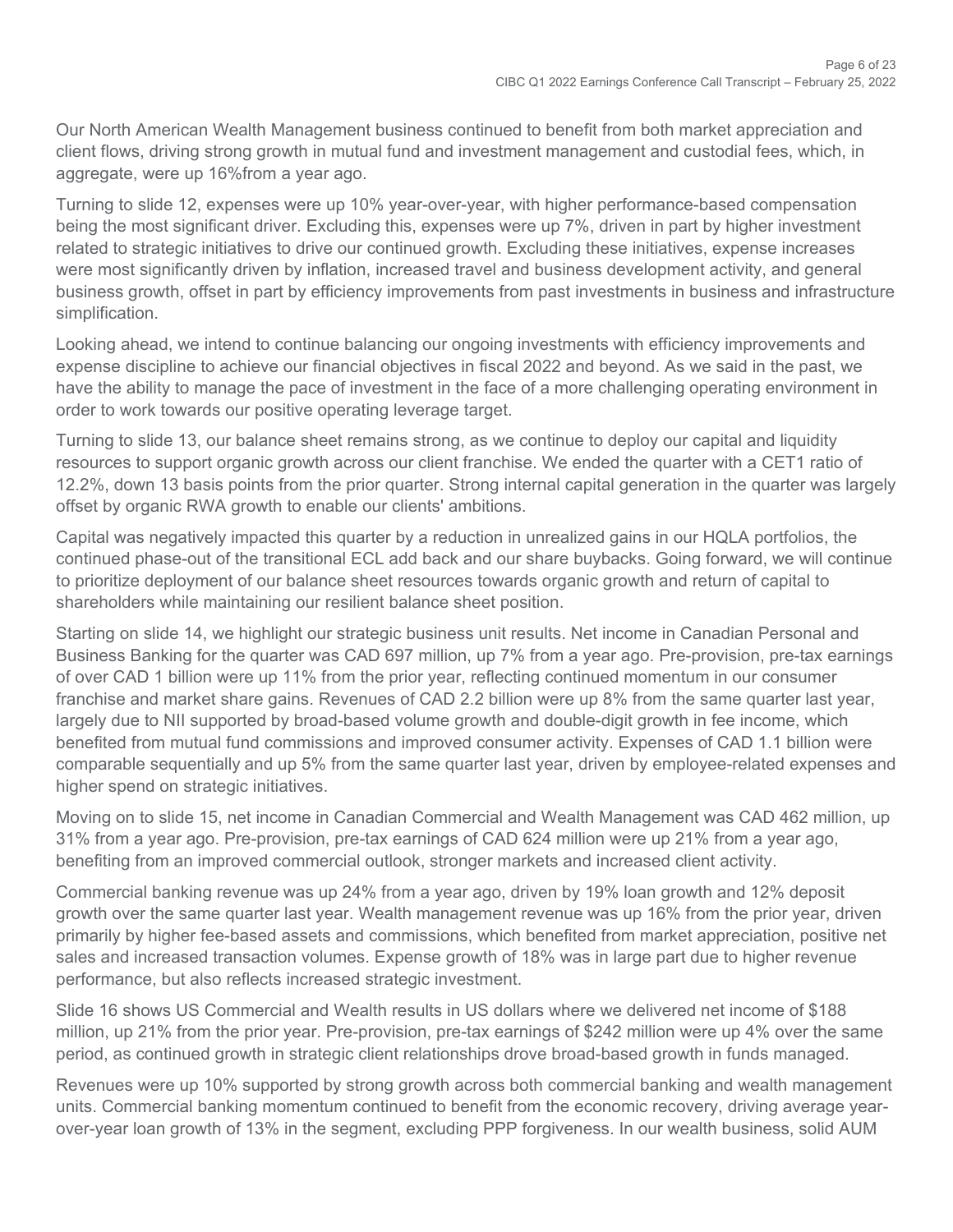growth of 16% benefited from strong client flows and market appreciation despite being somewhat tempered by this market performance.

Expenses were elevated in Q1 as anticipated, up 16% over the prior quarter – over the prior year. The increase was driven primarily by ongoing investments in our team and business infrastructure to support our US franchise as it continues to scale. We expect sequential expense growth to moderate in the coming quarters.

Slide 17 speaks to our well-diversified capital markets business. Net income of CAD 543 million was up 10% from the prior year, while pre-provision, pre-tax earnings of CAD 708 million were up 9%. Underlying this, revenues of CAD 1.3 billion were up 11%, driven by strong performance across all businesses, particularly in equities and foreign exchange, corporate banking and direct financial services. Expenses were up 14%, driven by employee-related compensation as well as continued investments in talent and technology in support of our strategic growth.

Slide 18 reflects the results of the Corporate and Other business unit. Net loss of CAD 47 million in the quarter compared to a net loss of CAD 59 million in the same quarter last year due to lower provisions for credit losses, offset partially by lower pre-provision, pre-tax earnings.

As highlighted in the past, expenses in this segment are impacted by the timing of enterprise initiatives. Expenses were up 7% from a year ago, but down 22% sequentially as the prior quarter included higher costs associated with these initiatives, including the launch of our new brand. We anticipate a net loss between CAD 50 million to CAD 100 million a quarter in this segment going forward.

In conclusion, we've started the year with strong momentum across our business with a record quarter, which demonstrates once again the competitiveness and earnings power of our diversified franchise. We continue to leverage our strong balance sheet and profitability to support our clients, fuel organic growth and increased distribution of capital to our shareholders, all while maintaining the resilience to withstand stress in the event of deteriorating macro conditions.

We expect our continued strategic investments to sustain this momentum, but we maintain the flexibility to adapt our pace of execution to any changes in the environment. In aggregate, this positions us well to drive strong shareholder returns relative to the industry in a period of elevated uncertainty.

With that, I'll turn the call over to Shawn.

#### **Shawn Beber, Senior Executive Vice-President and Chief Risk Officer**

Thank you, Hratch, and good morning. In our first fiscal quarter of 2022, our businesses performed well across our bank, while navigating more volatile markets and changing conditions. Credit quality remains strong. As we anticipated, we're starting to see some normalization in our retail credit portfolios, though our clients continue to exhibit higher savings and payment activity than prior to the onset of the pandemic.

At the same time, this quarter saw higher case counts and hospitalizations as a result of the Omicron variant, the return in some areas of more restricted public health measures and the continuation of supply chain disruptions. Together with geopolitical developments, these conditions have contributed to higher levels of inflation and market volatility. We are monitoring these developments closely. And while uncertainty persists, particularly given events over the last 24 hours, our allowance levels are strong and provide coverage for a variety of outcomes.

Turning to slide 21. In Q1, the provision for credit losses was CAD 75 million compared with a provision of CAD 78 million last quarter. Provision on impaired loans was up modestly at CAD 126 million in Q1. Impaired provisions were up in Canadian Personal and Business Banking due to higher write offs and higher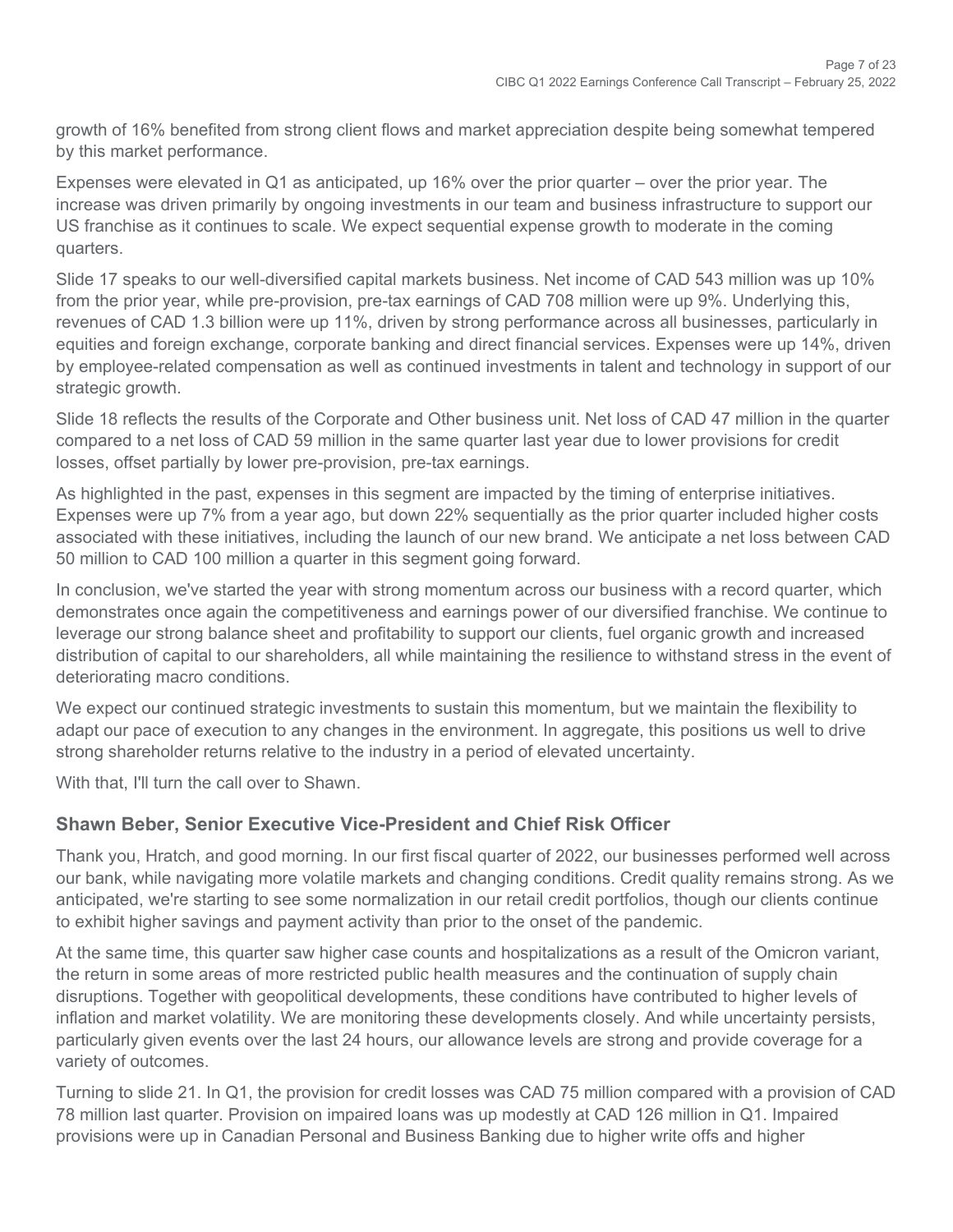delinquencies and in US Commercial and Wealth due to higher impairments. In Canadian Commercial and Wealth and in Capital Markets impaired provisions were lower as a result of a few reversals.

In our performing portfolio, we had a provision reversal of CAD 51 million this quarter, primarily driven by a favorable change in our forward-looking indicators, partially offset by credit migration, which we have been expecting to see increase in our retail portfolio as clients begin to revert to pre-pandemic spend patterns. Overall, credit performed well this quarter, reflecting the strength of our portfolio and underwriting discipline.

Slide 22 details our allowance coverage by line of business. In Q1, we had a slightly lower allowance dollar level from the previous quarter, resulting from the reversal in performing provision and higher impaired losses. Our coverage ratio was down by 3 basis points quarter-over-quarter, mainly driven by our portfolio growth. We continue to feel comfortable with our current coverage, which remains above pre-pandemic levels.

Slide 23 illustrates our lending portfolio mix, which remains consistent with previous quarters, reflecting good diversification and strong overall credit quality. Our total loan balances were CAD 483 billion, over half of which are mortgages. The average loan-to-value for our uninsured mortgage portfolio is currently 48%, with an average LTV for uninsured mortgages originated this quarter at 66%. The business and government portion of the portfolio has an average risk rating equivalent to a BBB and continues to perform well.

Slide 24 provides an overview of our gross impaired loans. Overall gross impaired balances were up slightly in Q1. Impaired balances in retail remained flat, while we had higher impairments in US Commercial and Wealth, as mentioned earlier. Notwithstanding a slight increase in the gross impaired balances in the quarter compared with Q4, both the gross impaired loan ratio and our new formations are still lower than our pre-pandemic run rate.

Slide 25 details the net write-off and 90-plus day delinquency rates of our Canadian consumer portfolios. While net write-offs in our retail portfolio remained relatively flat in Q1, we are seeing an increase in the 90-plus day delinquencies on a quarter-over-quarter basis in a few portfolios. We expected to see an increase in delinquencies and write-offs from the lows experienced in fiscal 2021, as the benefits of government support are removed and clients' liquidity and spending patterns start to normalize. The experience this quarter is aligned with our expectations and are somewhat favorable to our initial forecasts.

Lastly, as we work towards the closing of the Costco portfolio in early March, we've been focused on integrating the data and clients into our systems and calculations. You'll see the impact of this in our Q2 results. Overall, the credit quality of the Costco portfolio compares favorably to our existing cards portfolio.

In closing, we started fiscal 2022 with continued strong credit performance against the backdrop of the uncertainties impacting markets globally. Our allowance levels are strong and remain above pre-pandemic levels. We are monitoring developments closely as expectations for inflation, the rate environment and geopolitical conditions evolve and how that may impact our outlook. And we are well positioned to support our clients through the continued uncertainty.

I'll now turn the call back to the operator.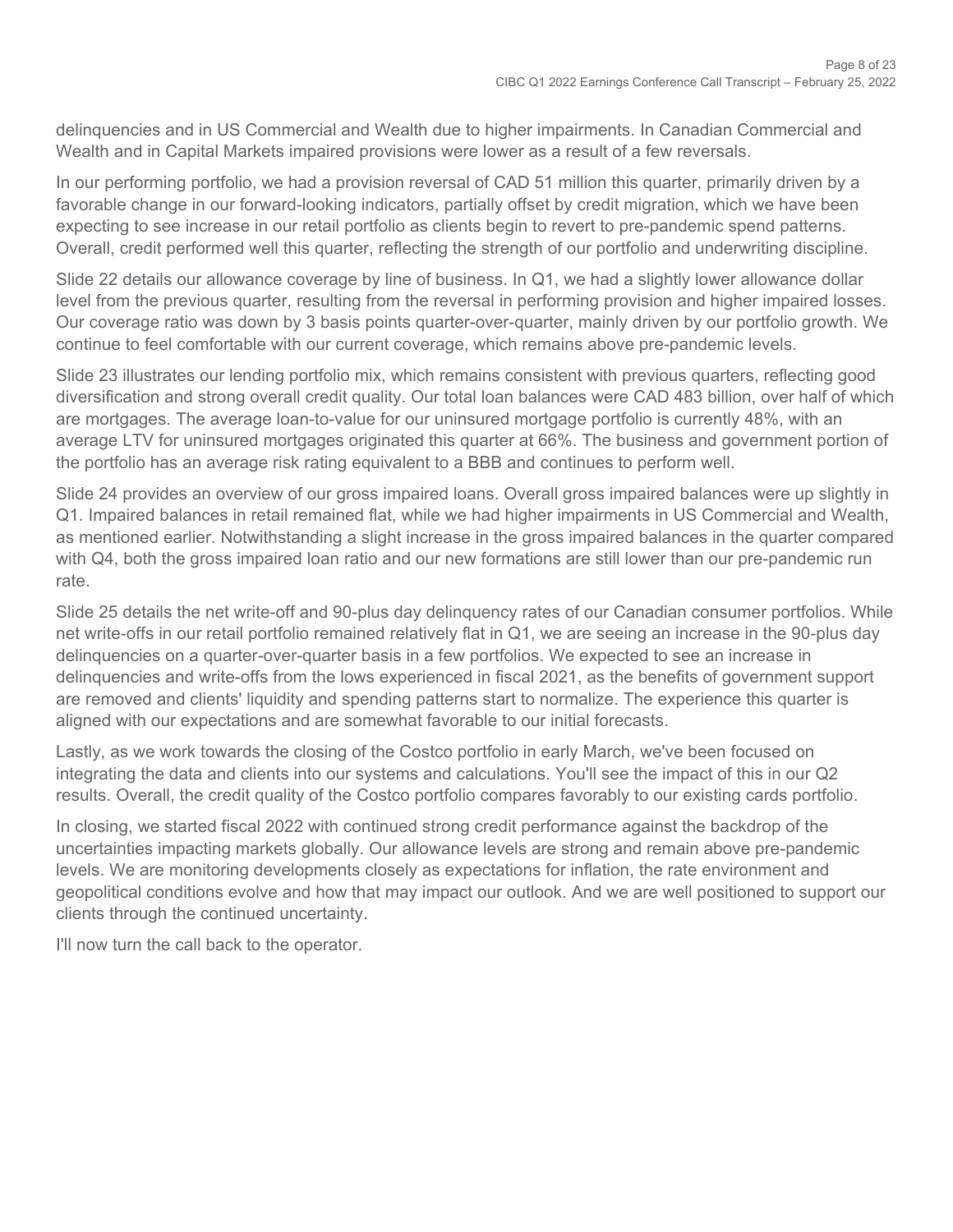## **Question and Answer Section**

#### **John Charles Robert Aiken, Analyst, Barclays Capital Canada, Inc.**

Good morning. Wanted to dive in a little bit in terms of the domestic commercial loan growth that we saw, 5% growth sequentially and as noted, 19% year-over-year. Just wondering if we can get a little more color in terms of what type of activities are driving this? What are you seeing the business is doing? What's the sense of the pipeline through the remainder of the year, particularly with the volatility we're seeing in the economy? And what type of competitive response are you seeing in terms of the market share growth that presumably you're gaining?

#### **Hratch Panossian, Senior Executive Vice-President and Chief Financial Officer**

Thank you for the question, John. So, for the quarter, our loan growth – for the quarter and for the year, diversified by geography, diversified by asset class. In quarter one, specifically, 25% of the growth came from our real estate business. The rest came from diversified.

Notwithstanding all the challenges you hear, demand for clients' products is high. They can push through price increases. Supply chain challenges aren't really impacting. When inventory comes in late, clients are able to sell it.

So when we talk to clients, they're talking about growth, they're talking about investment, and it's reflected in our loan growth. This quarter, about 40% of the growth came from new clients, 60% came from increases, some of it M&A, some of it natural growth.

Interestingly, the pipeline going forward is strong. It's stronger than I've seen it since 2019. So, continues to be good. You see our credit quality, very strong. So, overall, we're feeling pretty confident.

#### **John Charles Robert Aiken, Analyst, Barclays Capital Canada, Inc.**

And the competitive environment, what – are you seeing any pressures on pricing or people moving down the credit curve?

#### **Hratch Panossian, Senior Executive Vice-President and Chief Financial Officer**

Nothing more than – it's an aggressive market. Pricing, we don't really see. There's deals from time to time where people are stretching. And when people stretch too far, we're not there. We know our clients well. If we stretch, it's for our clients.

So, overall, nothing I've seen over the last year or so that's any different from history. It's a competitive market and we're winning.

#### **John Charles Robert Aiken, Analyst, Barclays Capital Canada, Inc.**

Great. I appreciate the color. I'll re-queue.

#### **Ebrahim H. Poonawala, Analyst, BofA Securities, Inc.**

Good morning. I guess just, Hratch, going back to slide 12 around expense growth. Talk to us, I think there was a lot of concern last quarter, [ph] or likely (00:26:32) the stock reacted negatively to your guidance for negative operating leverage in the first half. Year-over-year, the efficiency ratio was relatively flat. When we think about the 7% or the 10% year-over-year expense growth, is this the high watermark, both in terms of dollar and growth rate? And should we expect the growth rate to trend lower through the course of the year?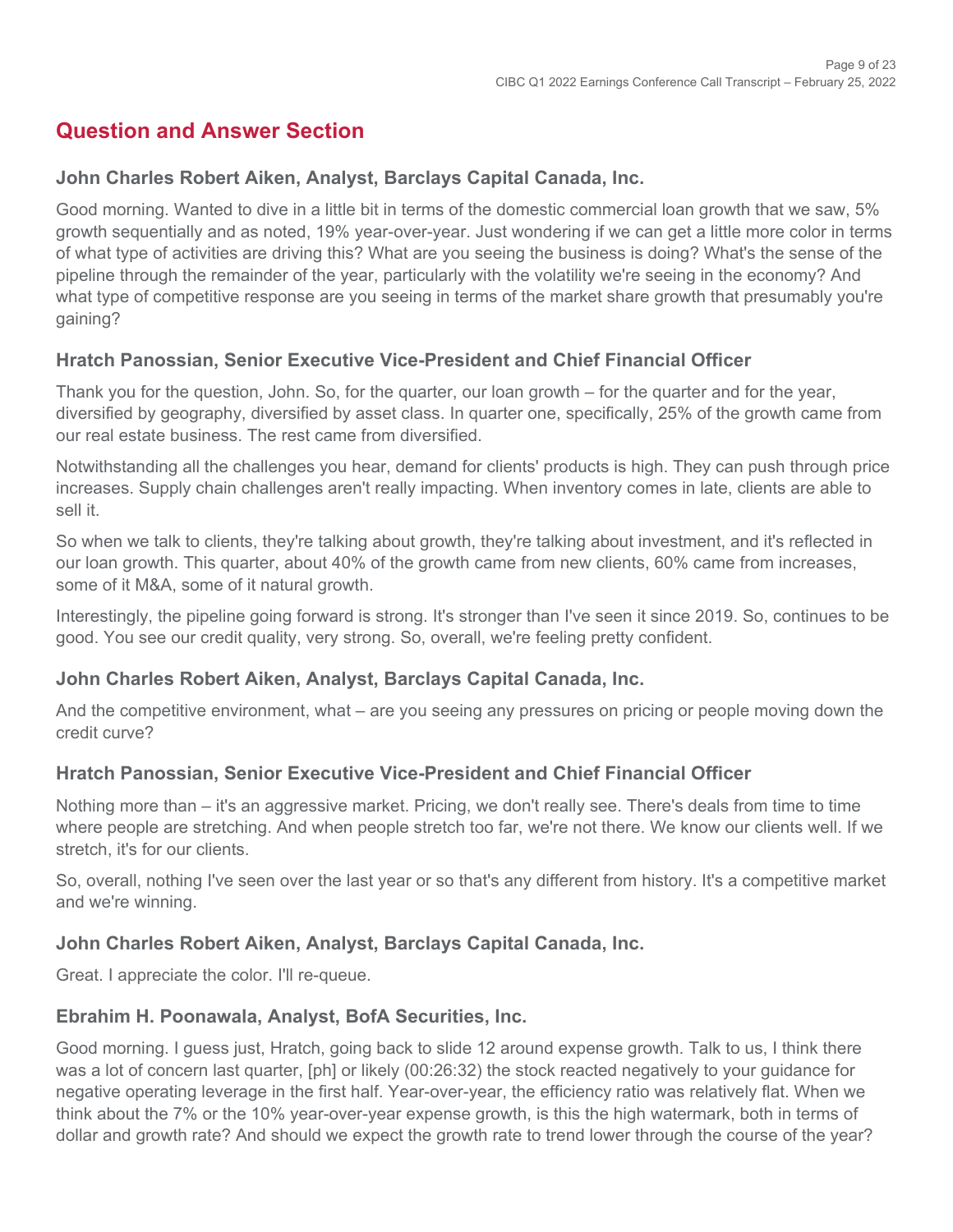And what does that imply when we think about operating leverage, either quarterly basis or the full year? Any color there would be helpful.

#### **Hratch Panossian, Senior Executive Vice-President and Chief Financial Officer**

Morning, Ebrahim. Thank you for the question. It's a good question and we think about this topic a lot because we believe managing our resources and deploying capital prudently for our shareholders is one of the key things we do here. So let me start with reminding everybody how we think about our investments and managing our cost base.

And as I said, we are very disciplined and deliberate in terms of how we allocate capital on behalf of our shareholders. And we think in this environment, where the banking landscape continues to evolve and uncertainty exists, it's important to allocate capital to invest to transform our bank and to create sustainable competitive advantages. And that's what we've been doing.

And alongside our balance sheet, we do see the expenses coming through our income statement as one of the key resources we have to invest, and we manage it that way. Our overall objective, as we said, is always to increase investments to generate growth while reducing operational expenses through efficiency and discipline. And through that, overall, generate top line – strong top line performance and generate positive operating leverage over time. And we've done that successfully.

If you look at the pandemic years, we've invested heavily in our business, in our team, in our clients. We're seeing great results as part of that. We're seeing the market share gains and momentum across all of our businesses. We've seen the accelerated top line growth. You're seeing that this quarter, double digits, and same with the last quarter. And we've achieved – if you look at that two-year period, we've achieved slightly positive operating leverage despite the increased investments and despite some of the disruptions to revenues from the pandemic.

And so, coming into this year, we've guided to do the same thing. And I think where we are now, looking at Q1, things look like they are at or ahead of plan. Internally, we are delivering what we expected from our strategic initiatives, in fact, a little bit ahead in terms of benefits realization. Externally, we're seeing a little bit of pressure from inflation, maybe a little bit more than what we thought. That's in that CAD 105 million on the slide here. And we're obviously seeing with the higher performance, that performance-based compensation.

So, I think this is all according to plan. And with this 10% number here, we achieved slightly positive operating leverage, which is better than what we had guided to. And that's because of that top line performance. We've seen the revenue growth outpace the higher expenses that are being driven because of that revenue and that inflation piece.

So, when we look at it forward from here, yeah, we do think that on a full year basis, the 10% watermark, whether it's high watermark or not, that will depend on performance. We think at this point, performance will continue to be strong. And if continued strong performance exists this year, we'll probably end up high single digits. I wouldn't say double-digits, but probably towards high single digits expenses total rather than mid-single digits because of that performance. But at the same time, we would feel confident about delivering that positive operating leverage.

Now, if the uncertainty that we're seeing does manifest in a slower top line environment, we have levers we can pull. We have identified contingency actions we can take, pacing of our investments and being thoughtful around that. And we will still strive, as I said in my remarks, to try to get to that positive operating leverage.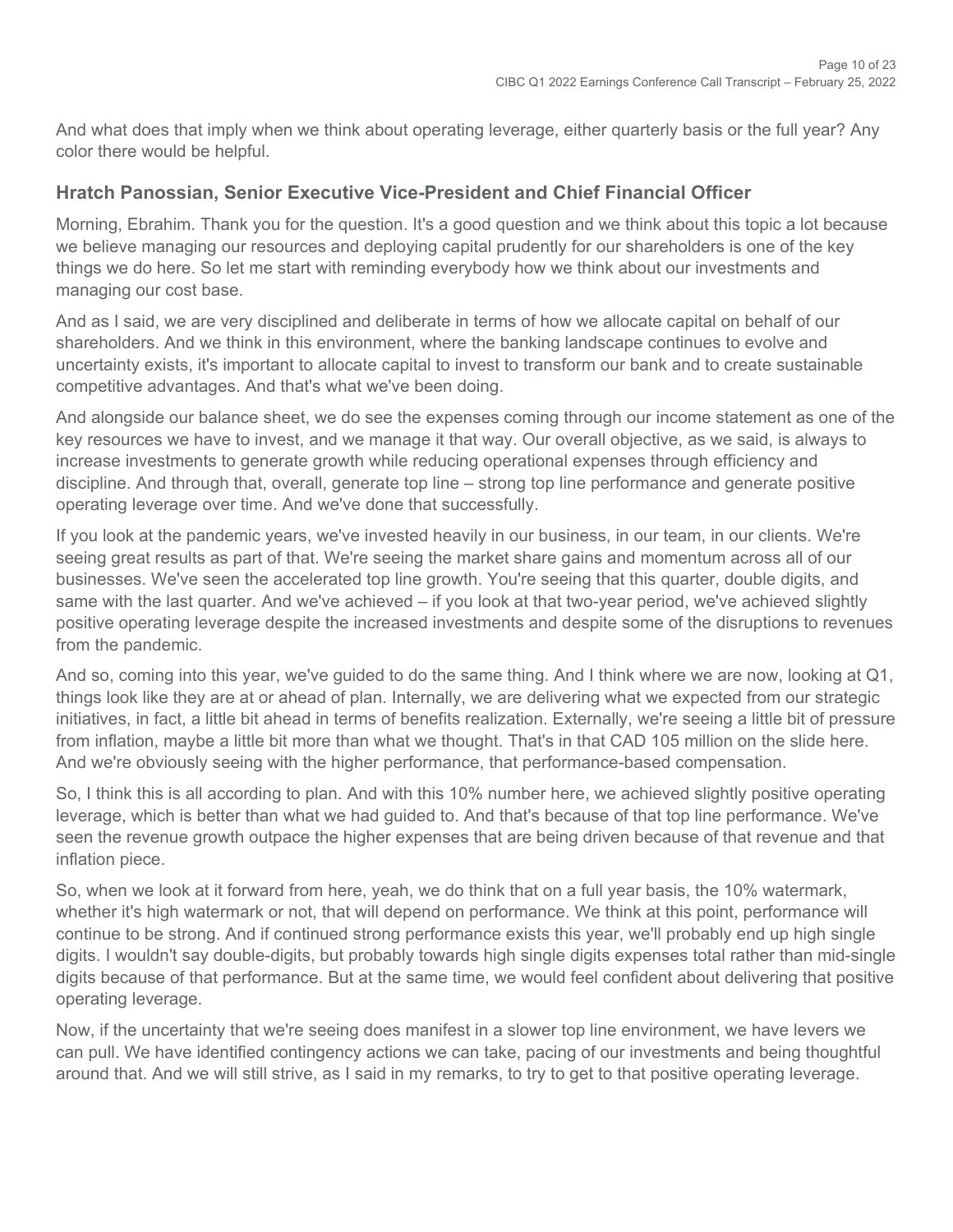#### **Ebrahim H. Poonawala, Analyst, BofA Securities, Inc.**

And just clarifications on those, Hratch. One, when you talk about high single digits on back of a stronger revenue backdrop, are you assuming some benefit from rate hikes in Canada and the US in that statement? And is some component of that CAD 71 million on that slide, does that roll off or does that become part of the run rate going forward? Thank you.

#### **Hratch Panossian, Senior Executive Vice-President and Chief Financial Officer**

Yeah. Thank you. Thanks for the follow-up, Ebrahim. I think when you think about this on the strategic investment side, those are the investments that we are making that are going to continue increasing. So we see for the foreseeable future here, we're going to have that level of investment continue and be sort of more elevated. Some of that turns into ongoing revenues for us and then some of it is going to be ongoing DOE. But we think that investment level is going to continue.

#### **Ebrahim H. Poonawala, Analyst, BofA Securities, Inc.**

Got it. Thank you.

#### **Meny Grauman, Analyst, Scotia Capital, Inc.**

Hi. Good morning. Harry, in your segment, we're seeing the average loan balances on a sequential basis up about 10%. And I'm just wondering what's driving that. Is it utilization or are there other factors pushing those balances up as well?

#### **Harry Kenneth Culham, Senior Executive Vice-President and Group Head, Capital Markets, Canada**

Good morning, Meny. Thank you for the question. As you know, within Capital Markets, we provide lending solutions really to a well-diversified client franchise. This is truly a client-driven business. So, that would include loans to our personal clients and direct banking, that's simply in direct investing Investor's Edge. That would also include corporate clients, particularly as we grow in selected industry verticals in the US and really continue to maintain our leadership position in areas such as renewables and energy transition.

And then, of course, institutional clients, which include insurance companies, asset managers, pension plans and private capital on both sides of the border. The majority of that loan growth is from corporate and institutional loan growth, particularly in the US, where we see about 70% of that growth. We have been strategically and deliberately growing our loans in the US, including institutional clients, where we're providing asset-based financing that have very strong returns and really are very well collateralized.

So, to answer your question, it's very well diversified. There is some increase in utilization as well, but it really is driven by our – the client demand for this resource, in particular, as we deepen relationships and build our client franchise.

#### **Meny Grauman, Analyst, Scotia Capital, Inc.**

And in terms of that personal side of the business, what kind of growth are you seeing there?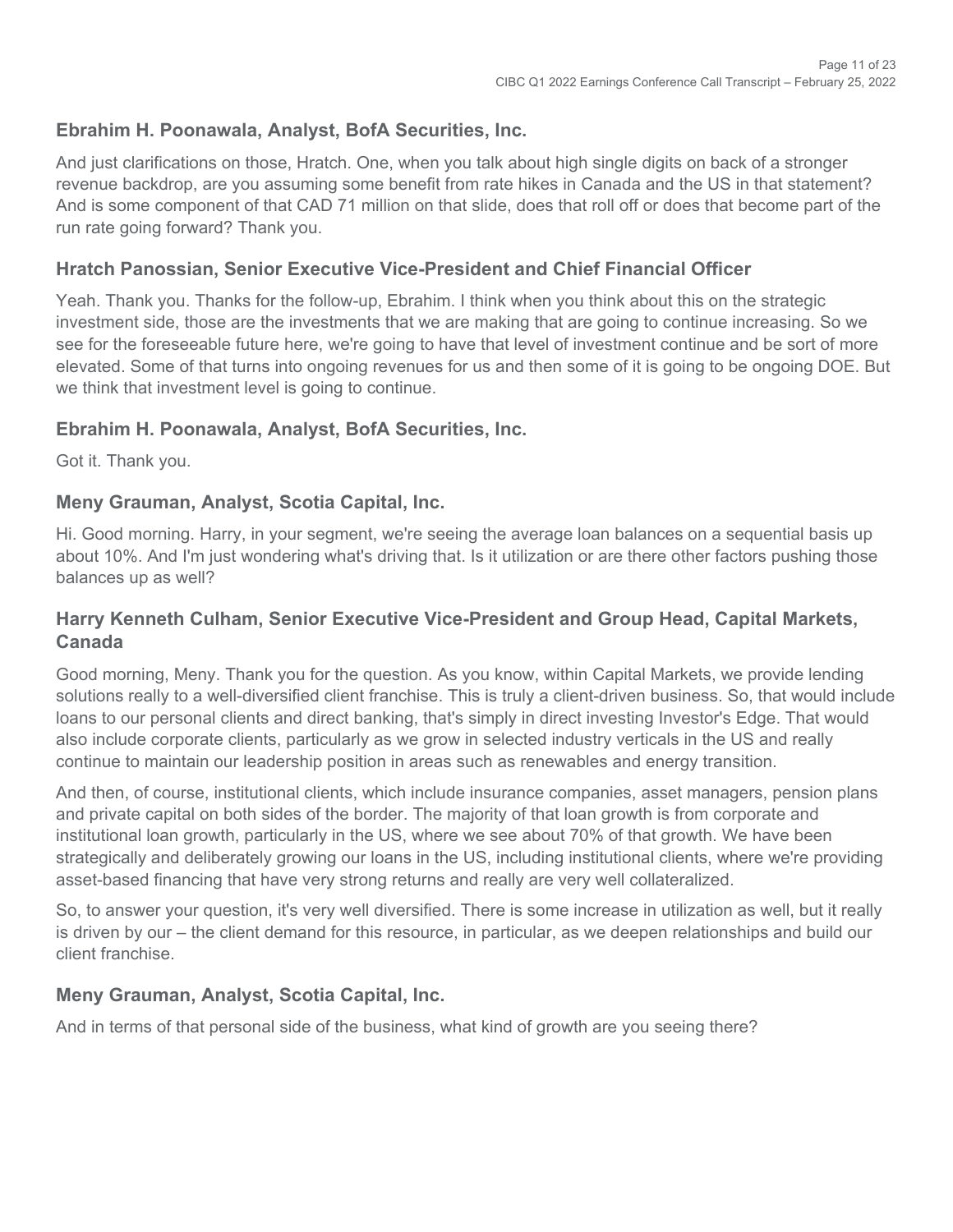## **Harry Kenneth Culham, Senior Executive Vice-President and Group Head, Capital Markets, Canada**

We're seeing single-digit growth in the Simplii platform. We have seen some growth as well in the Investor's Edge portion, as we strive to grow market share. So, it's very well diversified across the platform, but the majority of the growth is the corporate institutional loan growth.

#### **Meny Grauman, Analyst, Scotia Capital, Inc.**

And so, just as a follow-up, I guess what you're saying is, like, this is really – what we're seeing is not so much – so we're not seeing accounts getting more nervous from a risk perspective. This is actually sort of positive growth rather than people drawing underlying because they're getting more risk averse. Is that correct?

#### **Harry Kenneth Culham, Senior Executive Vice-President and Group Head, Capital Markets, Canada**

Yeah. That's absolutely correct. We've seen very robust client opportunities over the past few quarters. You've seen our strong loan growth numbers. We're really happy with the results and comfortable with the risk as we grow that franchise.

## **Meny Grauman, Analyst, Scotia Capital, Inc.**

**Thanks** 

## **Doug Young, Analyst, Desjardins Capital Markets**

Hi. Good morning. Victor, I want to go back to just the comment you made on your partnership, and I probably get this wrong, but with Tyl, T-Y-L, that's the cloud-based platform for businesses. And just I'm wondering whether you can talk about, is this an anticipation of the launch of open banking in Canada? Because I do say that because Australia and UK are two areas where open banking does exist and the SME seems like it's a tremendous opportunity for open banking. So help me just to get a little more detail on that.

## **Victor G. Dodig, President and Chief Executive Officer**

Sure, Doug. Good morning. Let me first address open banking, and it was a question that was asked in the last quarterly webcast, and it's one I want to reaffirm that we're ready for open banking. We welcome open banking. We encourage our government policymakers to think about both the offense and the defense in open banking.

When it comes to our bank specifically, we're well set up for it, both through our personal and business banking franchise as well as through our direct financial services franchise. We've got strategies that cover the map and allow us to compete very effectively.

Today, we specific – well, this week, we specifically announced two fintech-related investments that relates specifically to our business banking franchise in our personal bank. One is the nCino platform that'll make lending easier. The Tyl platform, it's Tyl, not T-Y-L, I learned that as well on the way, has been very successfully implemented by National Australia Bank and by NatWest Bank.

We've made an equity investment in the underlying company called Pollinate that runs Tyl. We think it's a real opportunity for us to serve small and medium-sized business clients. Laura and her team have been working with their technology team on the – at the forefront of this. I'm just going to hand it off to her to talk about why Tyl is an important aspect of competing as the world changes.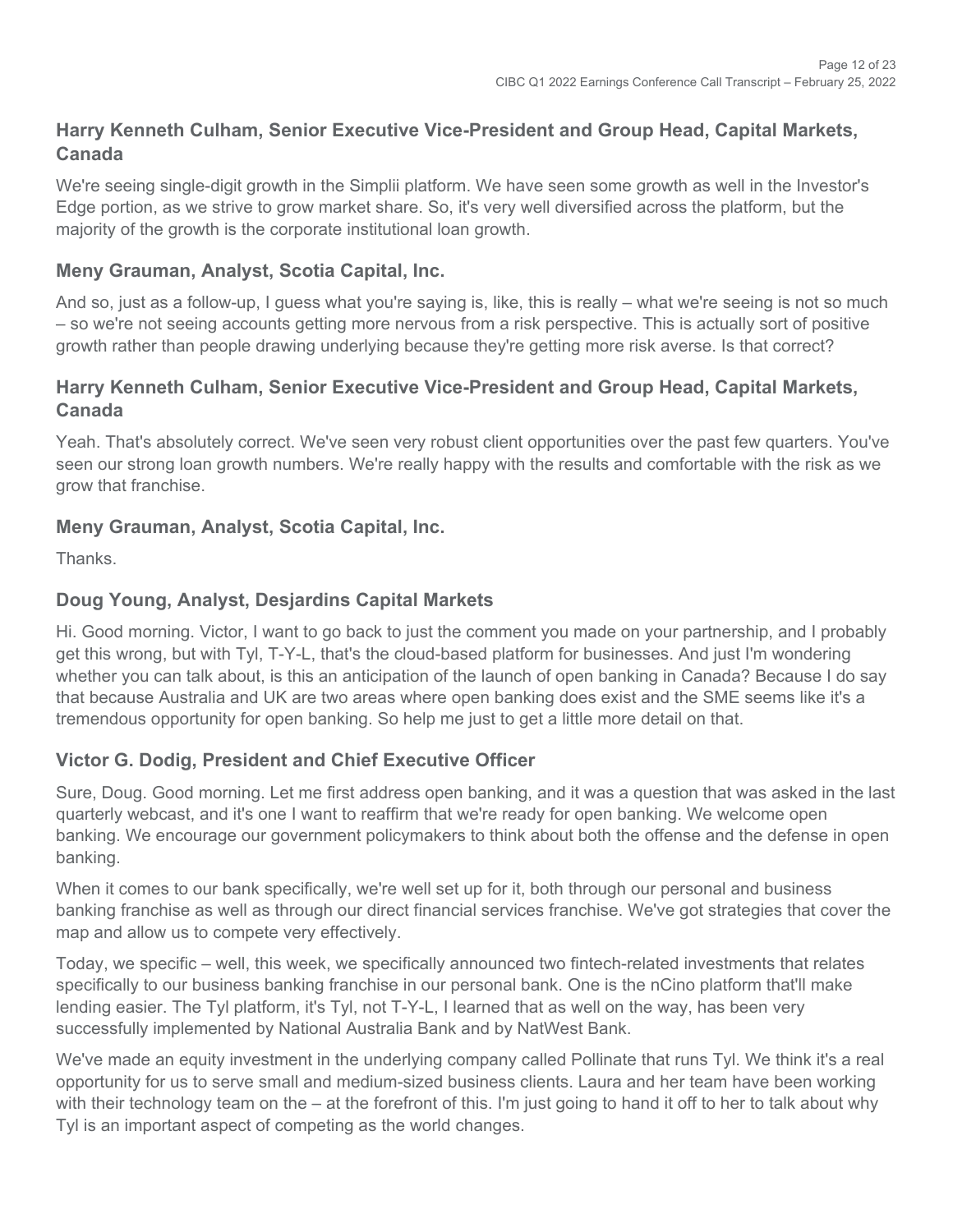## **Laura L. Dottori-Attanasio, Senior Executive Vice-President and Group Head, Personal and Business Banking, Canada**

Sure. Thanks. Thanks, Victor, and thanks, Doug, for the question. We're really excited with this partnership. We are looking forward to be able to offer our business clients more services. So this is really about having more of an integrated ecosystem for payment processing. So we think this gives us a great advantage where we can combine payment processing and small business banking services under one service provider.

And when we think of the work we'll be doing with nCino, that should actually help us as we digitize, I'd say, to grow faster and really offer better services and experiences to our client base.

## **Doug Young, Analyst, Desjardins Capital Markets**

Appreciate the color. And then just one for Hratch. And you may have disclosed this in here, and if you have, I apologize. But you talked about the impact of PPP forgiveness on NIMs. Have you quantified what that impact was on US NIMs and on consolidated NIMs and how you anticipate that to kind of run off over the next year?

#### **Hratch Panossian, Senior Executive Vice-President and Chief Financial Officer**

Yeah. Thanks. Certainly happy to take that. It's embedded in that other, when you look at our NII slide and the waterfall chart in the bottom right corner there, you'll see there is the other buckets. Within that other bucket is the impact of our PPP prepayments activity and the PPP income this quarter.

And what I can tell you breaking that out is, this quarter, it was actually down a bit. We started seeing that moderating. So, on a sequential basis, it was a negative to NIM, but it was offset by other general prepayments and repayment activity happening, [ph] we said (00:37:47) the overall to positive in that other bucket.

Going forward, I'd say there's probably a few basis points, single-digit, low-single digit basis points left in terms of help to the NIM from PPP. And we do anticipate it to go away here in the next quarter or so. It's a little bit unpredictable. But that'll go away. That's the impact to the US NIM and it really isn't a material amount of NII to total bank. And so we don't anticipate it impacting total bank NIM.

## **Doug Young, Analyst, Desjardins Capital Markets**

Appreciate the color. Thank you.

#### **Nigel D'Souza, Analyst, Veritas Investment Research Corp.**

Thank you. Good morning. I had a question for Shawn. Based on my calculations, it looks like you still have a sizable amount of allowances on performing loans remaining from what you built during the pandemic. And could you give us some color on whether there's a likelihood that you may not be able to fully release those excess allowances, given the headwinds that we're seeing, politically, economically, on inflation and interest rates? Should we start assuming that a good portion of those allowances may not be released?

#### **Shawn Beber, Senior Executive Vice-President and Chief Risk Officer**

Thanks for the question, Nigel. So we did build provisions, as you noted, throughout 2020 and then have been on a trend for the last several quarters in terms of releases. There are a couple of different moving parts in terms of how that performing provision behaves. And I should say, from a coverage perspective, we peaked at 89 basis points. We're down at 61 basis points, and we started immediately prior to the pandemic at 51 basis points.

So, as that coverage ratio has come down, it's been a combination of releases as a result of the improving economic backdrop and the economic outlook continuing to improve, but also as a result of portfolio growth.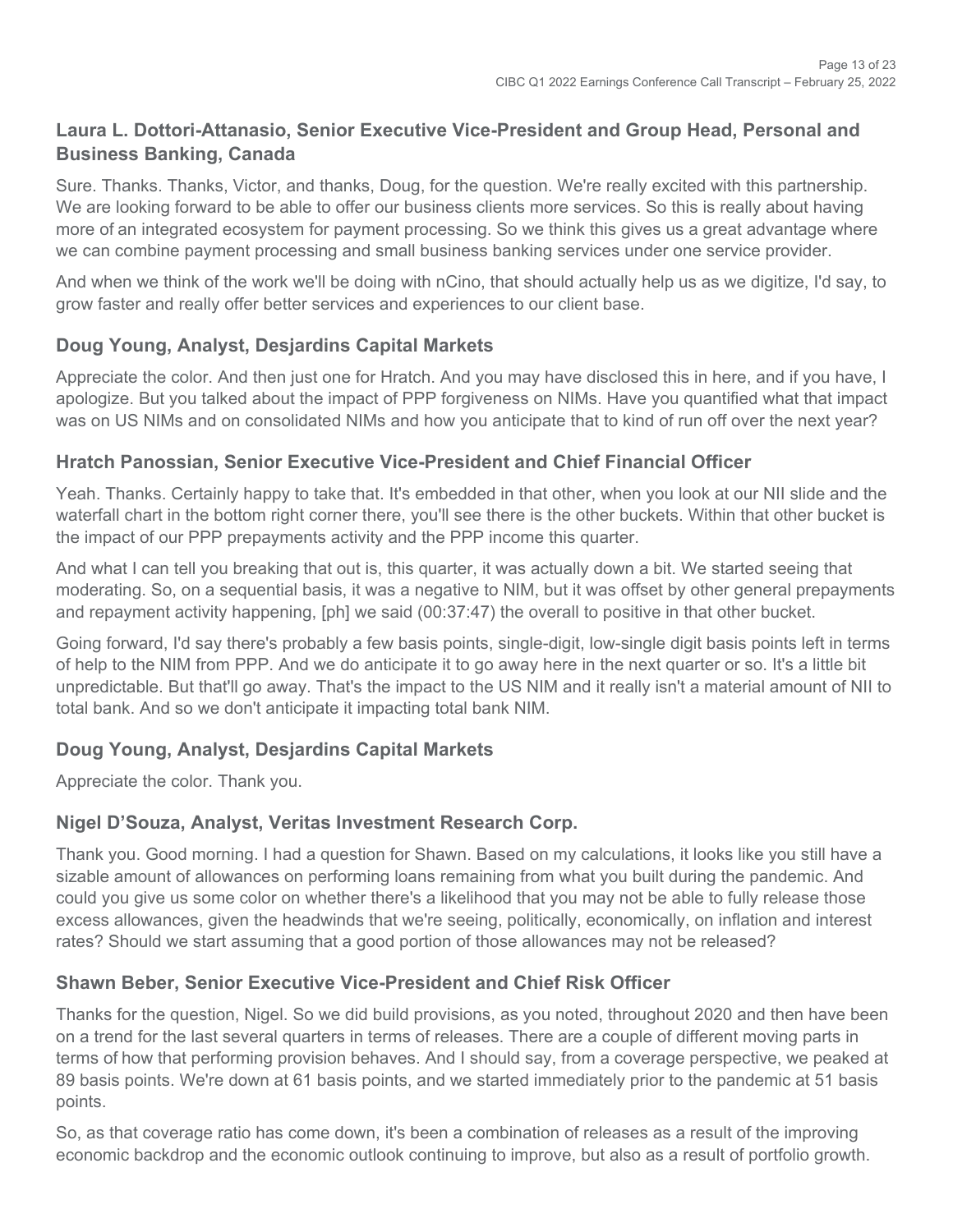And so, you've seen we've had strong portfolio growth over the course of the last couple of years. And so, as we add provisions, performing provisions in relation to that portfolio growth, that starts to, if you will, consume some of that performing PCL build.

From here, I mean, we've certainly got uncertainty in the environment. We have talked in prior quarters about the fact that the outlook, if they continue to improve, we would expect to see those releases. We'll assess the uncertainties today as we go quarter – as we move forward into subsequent quarters. But that trend has been one that we've been witnessing over the course of the last several quarters in terms of the releases as well as the consumption through organic growth in the portfolio.

So, we assess that every quarter. And as we update our FLIs, that'll help guide in terms of what ultimately happens with those provisions.

#### **Nigel D'Souza, Analyst, Veritas Investment Research Corp.**

Okay, great. And if I could kind of just drill down a little bit further into that. When I look at your FLIs on slide 35 and your indicator on the household debt service ratio, could you give us a sense of your assumptions for rate hikes that are baked into your base case forecast? And does the rate hike assumption differ for your upside and downside case?

#### **Shawn Beber, Senior Executive Vice-President and Chief Risk Officer**

Yes. So, that ratio, we've built in – our assumption was for 100 basis points of interest rate increases and inflation based on our economic team's outlook, which was sort of in the 3 percentage range. And so that's built into those forecasts.

And then from there, we've moved it up and down across the upside and downside cases. But from a base case perspective, 100 basis points of interest rate is part of that outlook for the next year.

#### **Nigel D'Souza, Analyst, Veritas Investment Research Corp.**

Okay. So sounds like you're beefing up the economic team outlook rather than the bond market pricing, at least [ph] six (00:41:52) rate hikes. But, yeah, that's useful color. I appreciate it. Thanks.

#### **Shawn Beber, Senior Executive Vice-President and Chief Risk Officer**

Thank you.

#### **Sohrab Movahedi, Analyst, BMO Capital Markets Corp. (Canada)**

Yeah. Thank you. I just wanted to quickly go to Laura. Laura, the segment – the Canadian Personal and Small Business segment improvement in efficiency ratio quarter-over-quarter versus last year, and probably the lowest since, I don't know, Q1 2020, back then, you had much higher net interest margins. So can you just talk a little bit about how much of this is because of management of expenses as opposed to efficiency pickups from prior investments? And where do you think this may kind of trend, understanding that it's hard to talk about a particular segment? But I'm just trying to understand how you're thinking about this.

#### **Laura L. Dottori-Attanasio, Senior Executive Vice-President and Group Head, Personal and Business Banking, Canada**

Good morning, Sohrab, and thanks for the question. As Hratch mentioned earlier, when Ebrahim asked this question, so this is a bit of a derivative of that, a lot of what we're seeing is the investments and the hard work that the whole team at CIBC has put in, which is allowing us to deliver, I'd say, some real quality volume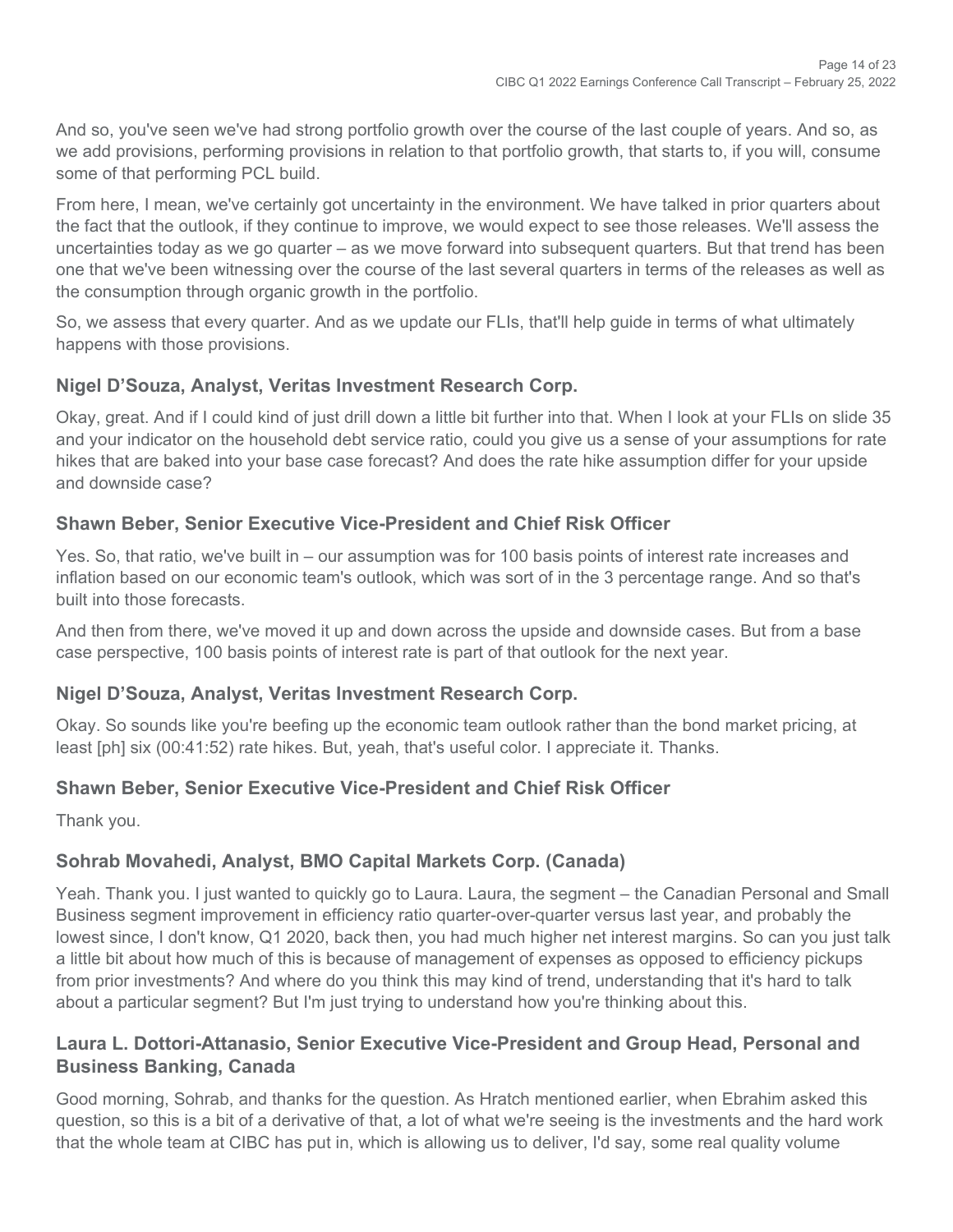growth. So we're seeing great top line growth. We've put in a lot of work to ensure that that will be consistent and sustainable. As Hratch mentioned, we're going to continue to do that.

That said, we do expect to continue to spend and invest in our strategic initiatives. So, I would expect we're going to see volatility quarter-to-quarter as we do that. But again, as Hratch said, we're going to be prudent in terms of what we do. We're pacing our investments. We are continually looking at ways to simplify how we do things in order to deliver more bottom line to our stakeholders.

So, hopefully, that answers your question.

## **Sohrab Movahedi, Analyst, BMO Capital Markets Corp. (Canada)**

It does. But can I just drill down a little bit? For example, FTE count is up versus last year, but your efficiencies have improved. So, is it just more of a variable comp-based FTE? Do you expect the FTE trends to continue? I'm just trying to get a feel for how – what sort of control you have over your expenses and how much of this is because of the better revenue environment?

#### **Laura L. Dottori-Attanasio, Senior Executive Vice-President and Group Head, Personal and Business Banking, Canada**

No, I think we have really good control over our expenses. A lot of what you're seeing there are increases in productivity. So, we've talked about in previous calls some of the great tools we've put in place for our team members, whether that's ECRM or GoalPlanner, et cetera. So, we have a lot of tools that are allowing our team members to be much more productive.

#### **Sohrab Movahedi, Analyst, BMO Capital Markets Corp. (Canada)**

And stuff like Tyl and nCino, these will be additive to the productivity?

#### **Laura L. Dottori-Attanasio, Senior Executive Vice-President and Group Head, Personal and Business Banking, Canada**

Absolutely. We need to – I mean, we need to start by implementing them, rolling them out. They are as good for us from a defensive perspective in terms of keeping our existing client base happy and bringing them the tools and experiences they need. And it's also about growth for us, and it will allow our team members to be more productive once we have those rolled out as well.

## **Sohrab Movahedi, Analyst, BMO Capital Markets Corp. (Canada)**

Okay. Thank you.

#### **Gabriel Dechaine, Analyst, National Bank Financial, Inc.**

Hey. Thank you. Question on your rate sensitivity. I'm not sure if you've mentioned this in the past, but when you give that, are you assuming – can you give me what assumptions you've made about the surge deposits, so-called surge deposits? Are those not included or excluded from your guidance?

And then, as far as the pace of rate hikes, what do you assume as far as passing the deposit betas? Are you assuming 50% to 75% – I mean, you probably won't give me a specific number, but can I get a sense of where that is?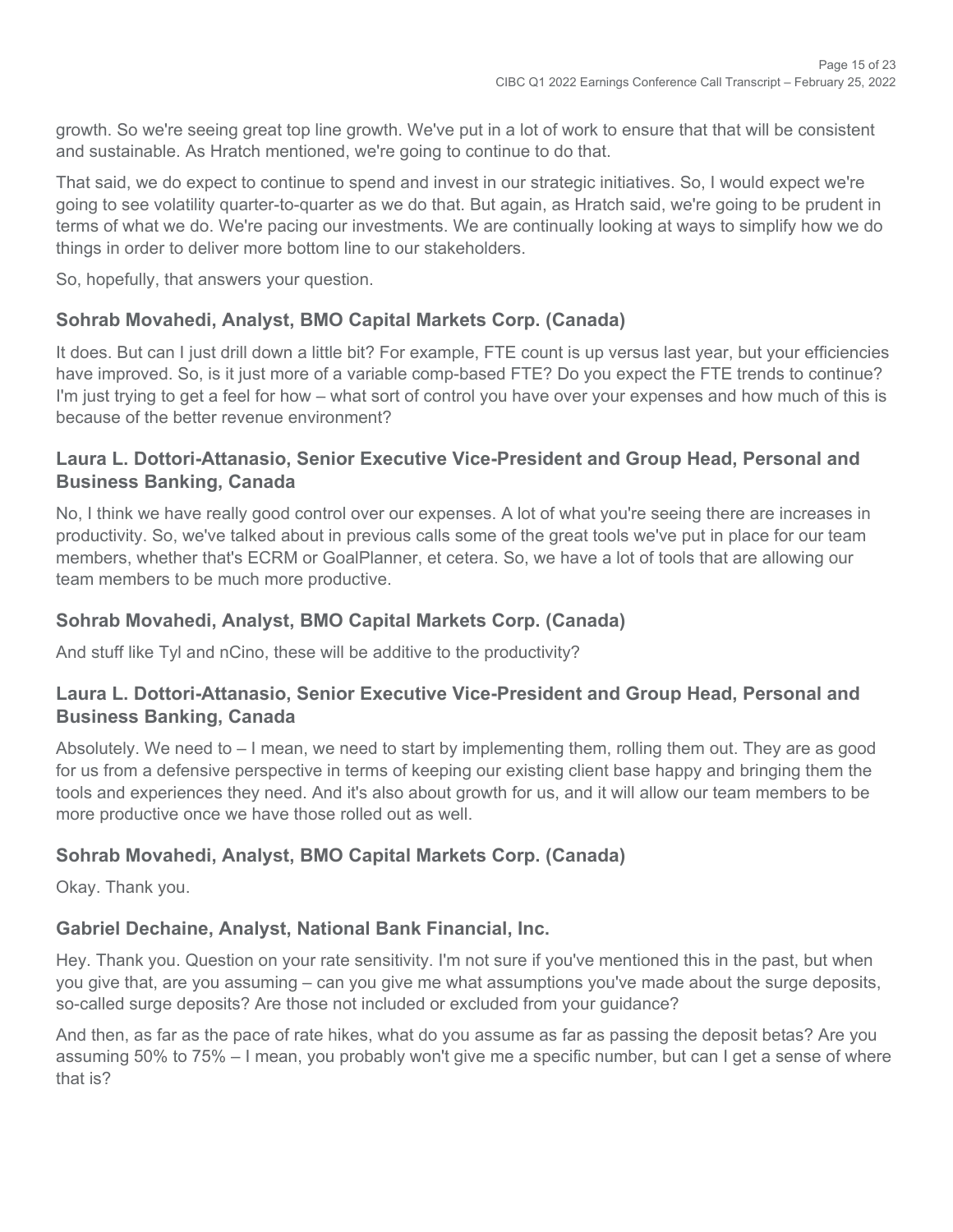## **Hratch Panossian, Senior Executive Vice-President and Chief Financial Officer**

Yeah. Thanks. Happy for the question, Gabriel. And so, I think to start, when you look at the disclosure, there are a lot of assumptions in that, as you mentioned. With respect to the deposits that are more transient in nature, those are included in this number when we provide that.

#### **Gabriel Dechaine, Analyst, National Bank Financial, Inc.**

Okay.

#### **Hratch Panossian, Senior Executive Vice-President and Chief Financial Officer**

Now, we have treated those as more transient and so we've invested and hedged them accordingly, and we do anticipate some of that to moderate. And so we've managed that appropriately and we feel confident about the NII impact from those deposits and how that will progress from here. But it is included in that sensitivity.

In terms of the assumptions we make, and this goes a bit to Ebrahim's follow-up question earlier, what do we assume, generally, as we've said before, when we talk about outlook and it was all over my script, we base it on the forward curve. So when we talk about our outlook in terms of top line, when I talk about operating leverage expectations for this year, all of that assumes the increases that are in the forward curve today.

If you look at since of January and end of the quarter when we first looked at this, ironically, despite everything that happened yesterday, there was a bit of disruption, we're not far off where we were before yesterday. And in fact, rates, if I just look at three to five-year in Canada, you are in the teens basis points, even ahead on the swap curve where you were at the end of January. And so, you've seen material run-up over 100 basis points.

And based on our sensitivity, you can do the math on how much you would expect that to impact 2022 earnings. So, that is something we expect. But as we said earlier, if that – if there's any changes to that, then we can manage that. And one of the changes could be the assumptions on sensitivity, as you mentioned. Now the first thing I'll say is, when you look at our deposits, only about a third of it, frankly, is sensitive to beta assumptions. Some of it is non-interest bearing. Some of it is...

#### **Gabriel Dechaine, Analyst, National Bank Financial, Inc.**

Okay.

#### **Hratch Panossian, Senior Executive Vice-President and Chief Financial Officer**

...is [ph] indexed, right to prime (00:48:17), et cetera. And so, the beta assumption really comes in only about a third of the deposits. We've modeled that on the basis of past experience that includes modeling in any convexity that we would have experienced in the past. We think about what the future environment might look like. And all of that is reflected in our outlook and it's reflected in the sensitivity that we disclosed.

Now, could it be different? Yes, there's always risk around that, but that's manageable if we see a little bit of variation in betas. And frankly, [ph] it could happen (00:48:45) both ways, right? You can have opportunities to lag on the way up in terms of deposit repricing or there could be competitive pressures that push betas a little bit further.

So, in either direction, we have the ability to manage that and we feel confident the top line will behave generally as we have outlined.

#### **Gabriel Dechaine, Analyst, National Bank Financial, Inc.**

Well, that's a lot to chew on. My next question is on the commercial growth, 18% in Canada. Jon, can you talk to me about the impact of lending to private equity sponsors, like the firm – the businesses they're acquiring?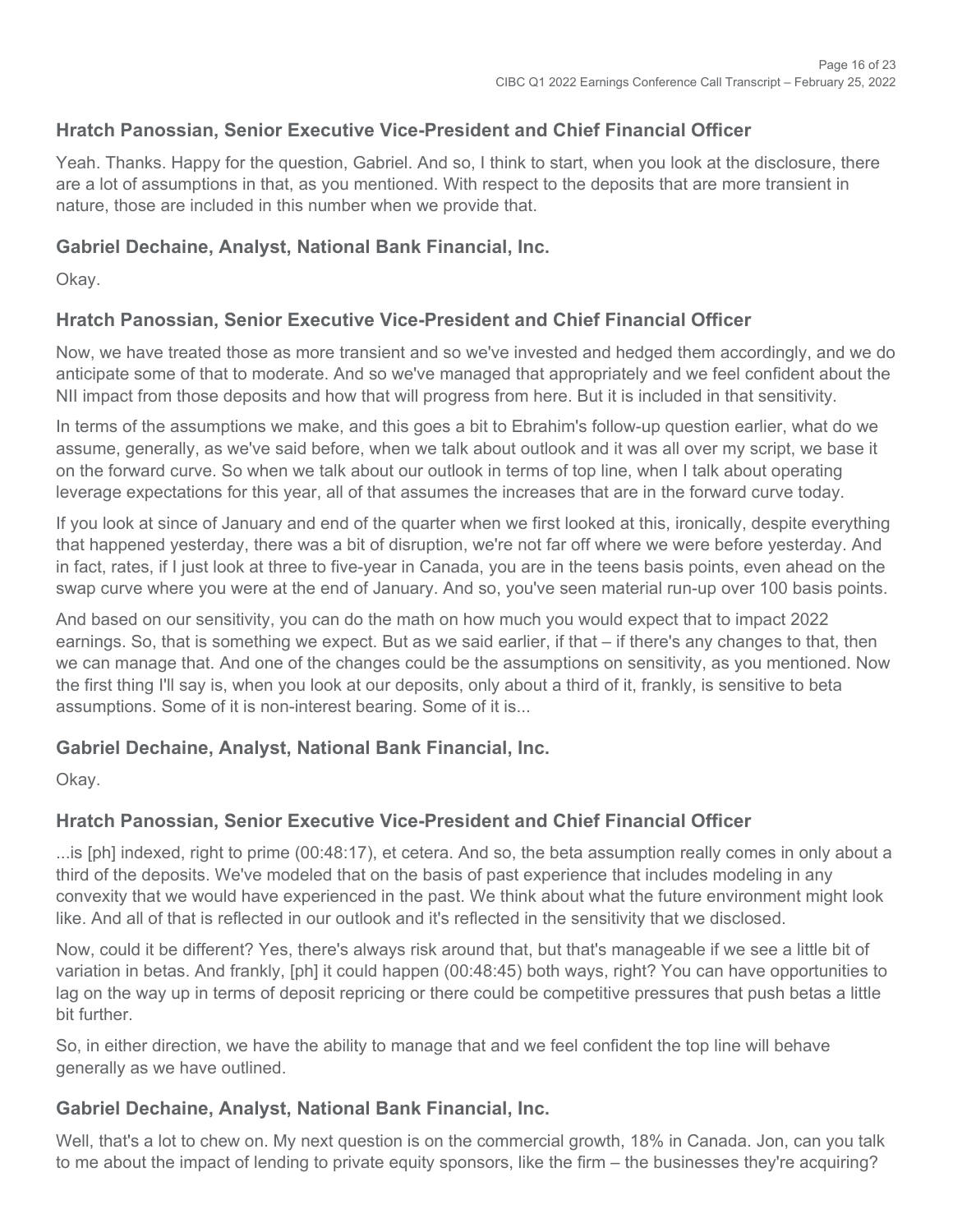And do you do any co-investment alongside these partners? Because, I mean, I've heard about those types of borrowers being a pretty important influence on commercial loan growth from all the banks. So, maybe throw some numbers around there.

## **Jon Hountalas, Senior Executive Vice-President and Group Head, Commercial Banking and Wealth Management, Canada**

So, thank you for the question. So, we don't generally co-invest. So, let's start with that.

## **Gabriel Dechaine, Analyst, National Bank Financial, Inc.**

Okay.

## **Jon Hountalas, Senior Executive Vice-President and Group Head, Commercial Banking and Wealth Management, Canada**

In terms of our growth this quarter, I'd say less – it's not a big part of our business, right. We have an CAD 80 billion loan book. This would be a very small part of that. It probably contributed a few points of growth, but nothing material. Everybody's focused on it. [ph] Has leverage gone (00:50:01) a bit higher? In some cases, yes, loan funds have come in. They've made the market more aggressive.

We focus on a few sponsors. We're close to them. We get a big part of their business, and loan book's in good shape. So, they are active, for sure. There's lots of private capital, as you know. So, pick your sponsors, go deep with them, follow your clients, good things happen.

## **Gabriel Dechaine, Analyst, National Bank Financial, Inc.**

So, it's not like half of that growth or anything like that, right?

## **Jon Hountalas, Senior Executive Vice-President and Group Head, Commercial Banking and Wealth Management, Canada**

 $N<sub>0</sub>$ 

## **Gabriel Dechaine, Analyst, National Bank Financial, Inc.**

Okay.

## **Jon Hountalas, Senior Executive Vice-President and Group Head, Commercial Banking and Wealth Management, Canada**

No, no. Not even close.

## **Gabriel Dechaine, Analyst, National Bank Financial, Inc.**

And what's the signup bonus going to be on the Costco cards, Laura? No, I'm just kidding. I'll wait for that one. Thanks. [indiscernible] (00:50:39)

#### **Laura L. Dottori-Attanasio, Senior Executive Vice-President and Group Head, Personal and Business Banking, Canada**

I hope you have a card, Gabriel, or you should have one.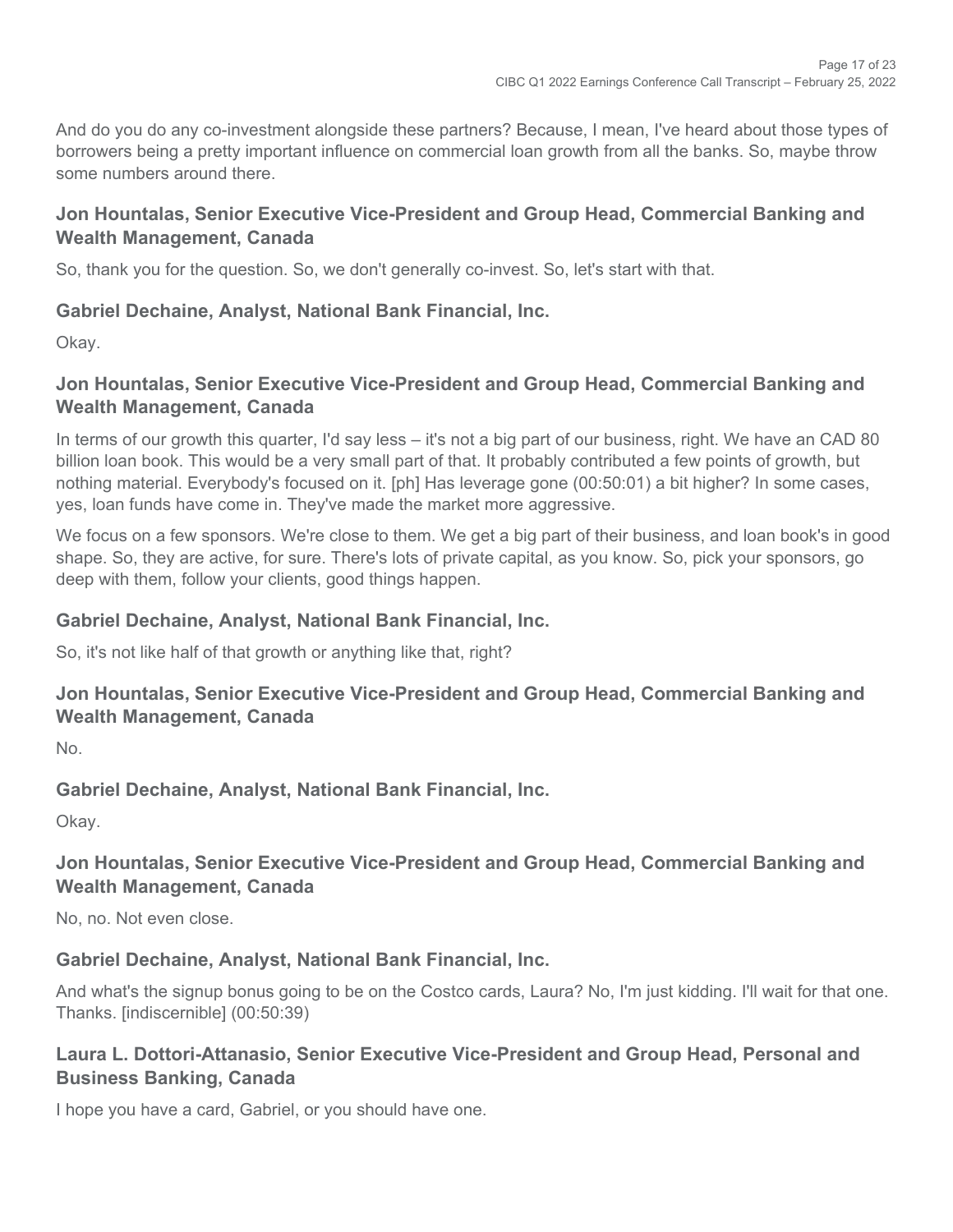## **Gabriel Dechaine, Analyst, National Bank Financial, Inc.**

Well, my wife is the Costco shopper, so anyway.

## **Darko Mihelic, Analyst, RBC Capital Markets**

Hi. Thank you. Good morning. I have a question on your Capital Markets business. And what I'm interested in understanding is how risk weighted assets so your market risk didn't move quarter-over-quarter. You have a pretty big jump in trading securities and those are average balances. So perhaps, maybe that stuff nosedive at the end of the quarter. But can you help me understand why risk-weighted assets, especially market risk, didn't move quarter-over-quarter? It's quite contra to what we saw yesterday at RBC, where they had a relatively big change in market risk and they suggested that there was inventory hold and so on. So I'm curious as to maybe how you're managing. I'm also curious as to how that works going forward in this volatile environment. So maybe you can just talk about the movement in market risk for me, please.

## **Darko Mihelic, Analyst, RBC Capital Markets**

Good morning, Darko. So, clearly, trading securities have increased quarter-over-quarter and year-over-year, reasonably high percentages at 16% and 23%, really due to market appreciation. We've seen growth in our US platform, including our prime services business and our equity financing businesses, really supporting our clients and providing hedging solutions. So we're seeing market appreciation. We're seeing, in those businesses, very well diversified by client, by geography and also by product. Really, it comes down to providing hedging solutions.

The trading revenues were obviously significantly higher, partially on the back of that, and that is commensurate with the growth of our client franchise. There were some other RWA increases. Maybe I'll pass it over to Shawn to comment on that.

#### **Shawn Beber, Senior Executive Vice-President and Chief Risk Officer**

Yeah, Darko. So there was increases in market risk RWA as a result of VaR and SVaR, but those were offset in part by changes in our incremental risk charges as a function of updates to models. So that was a benefit this quarter.

## **Darko Mihelic, Analyst, RBC Capital Markets**

Okay. And so basically, the read-through then is your actual balances are up. It didn't come down, like, spot balances didn't come down towards the very end of the quarter. And so maybe in this increased volatility, Harry, can you just talk about how trading is holding up? And if these are securities that are there really for hedging purposes, I shouldn't be concerned about trading losses. Is that a fair statement?

#### **Harry Kenneth Culham, Senior Executive Vice-President and Group Head, Capital Markets, Canada**

That's a fair statement. As you know, Darko, it is a very well-diversified business. We devote our VaR, we devote all of our resources to our clients. It's purely a client-driven franchise. We're building that franchise. And so we're seeing more opportunity to deploy resources to our core clients, and it's working well. And we're seeing growth across the platform, across geographies, across industries, into the new economy and we're very pleased with those results. We're very comfortable with the risk. We've seen more disruption in the markets and we continue to handle that very well.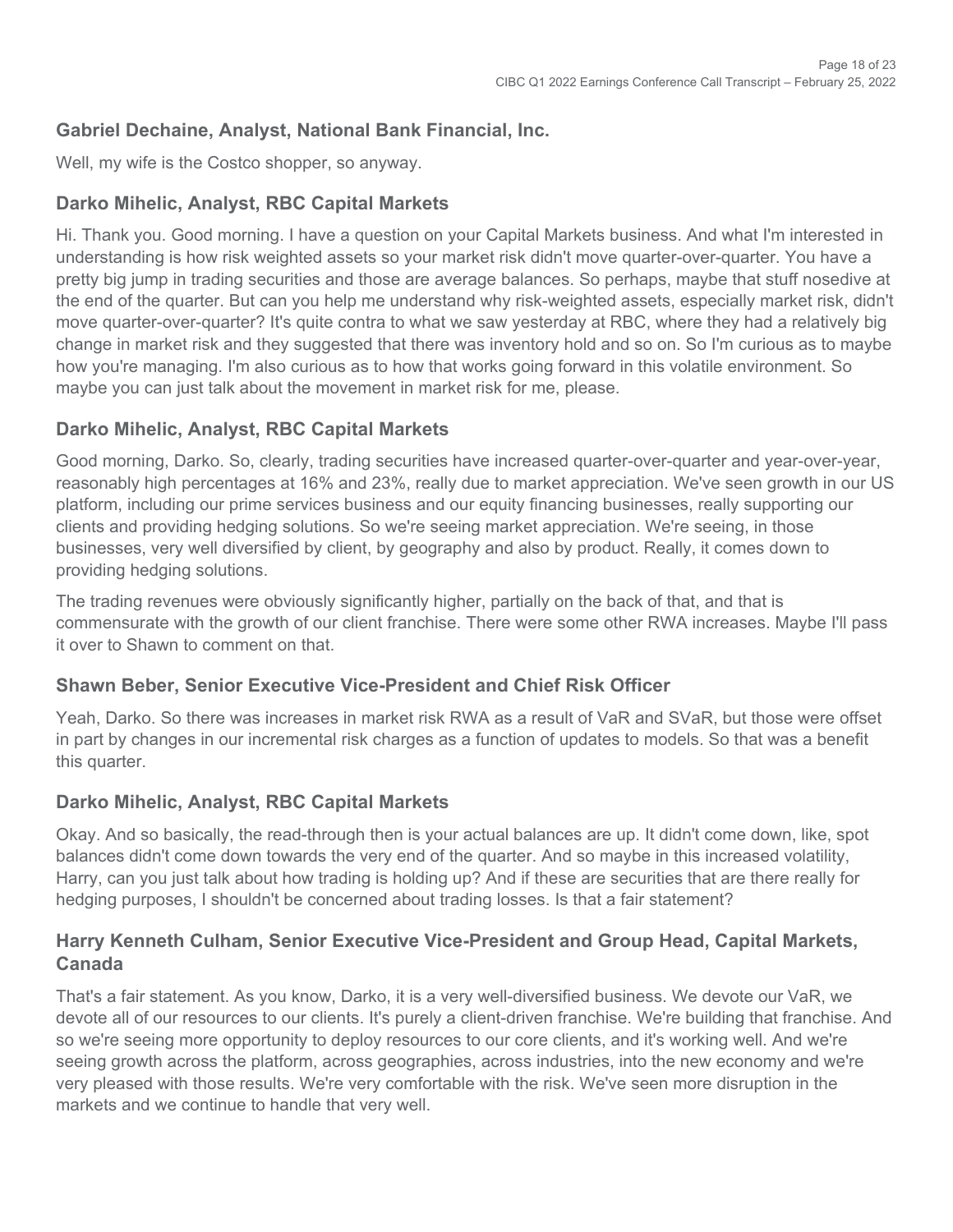## **Darko Mihelic, Analyst, RBC Capital Markets**

Okay, great. Thank you very much.

#### **Harry Kenneth Culham, Senior Executive Vice-President and Group Head, Capital Markets, Canada**

Thank you.

#### **Mario Mendonca, Analyst, TD Securities, Inc.**

Good morning. Could you just touch on the second part of Darko's question when he asked specifically if the momentum is continuing into subsequent quarters on the trading side?

#### **Harry Kenneth Culham, Senior Executive Vice-President and Group Head, Capital Markets, Canada**

Good morning. So I guess I'll just reiterate again, well-diversified business, and as Victor said earlier, differentiated capital markets platform. We're really focused on maintaining that leadership position in our domestic market. We're growing our US platform, specifically in the new economy around renewables, energy transition, private capital and the product capabilities. And I mentioned prime services, as an example. We're deepening relationships with our US corporate clients and commercial clients with our partners at Bank USA under Mike Capatides.

We've seen significant growth as a result of that. And at the same time, we're enhancing our connectivity across our commercial, and wealth and retail client base. So, it's very well diversified, to answer your question. We gave you an outlook a quarter ago, where we said we would – we're confident we could drive CAD 600 million-plus in pre-tax – pre-provision, pre-tax earnings. And we're confident that we can continue to do that going forward with a little help from market tailwinds, perhaps, as we've seen in this quarter.

#### **Mario Mendonca, Analyst, TD Securities, Inc.**

Let me ask in a different way then. Was there anything specific this quarter on the trading side? Any sort of special circumstance that would have driven such high trading revenue that you – maybe we haven't seen in previous quarters? Anything special this quarter, because it's up about CAD 200 million – more than CAD 200 million from Q4 to Q12

#### **Harry Kenneth Culham, Senior Executive Vice-President and Group Head, Capital Markets, Canada**

Yeah. Quarter four tends to be a slightly weaker quarter in the industry. Quarter one on quarter one, it's nice growth commensurate with the growth of franchise. I would say that, I go back to my earlier statement, this is a well-diversified business. So, across the platform, and in particular, we've just seen very strong client franchise interest and growth.

And so, we're working with our clients more closely than ever. I think we stood with our clients and worked with them very closely in difficult times. And as we move through this pandemic, we are seeing our franchise grow very nicely.

#### **Mario Mendonca, Analyst, TD Securities, Inc.**

Okay.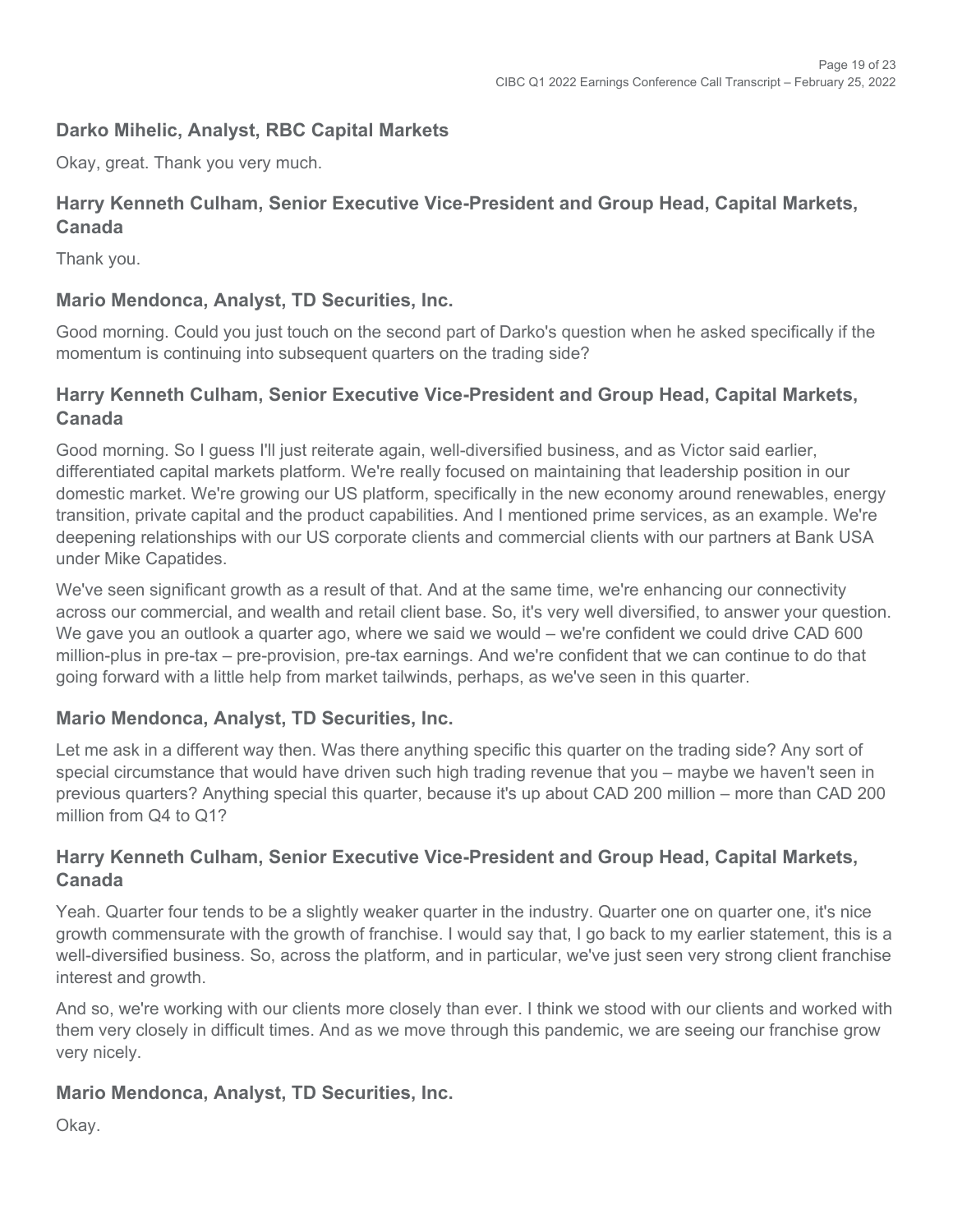## **Harry Kenneth Culham, Senior Executive Vice-President and Group Head, Capital Markets, Canada**

So, the answer is no. Nothing stood out.

#### **Mario Mendonca, Analyst, TD Securities, Inc.**

Okay. Let me go to Victor, if I could. So, this quarter, loan growth across the franchise looks exceptional. And when I see that, my mind sort of races to a couple of things, either you're going to give it back on the margin and we're not seeing that. Long-term losses are going to – PCLs are just going to elevate because you've just – maybe you've changed your lending practices a little bit, or the third option, which is I suspect what you're going to highlight is, the bank has improved. It's a better bank now than it was two years ago or whatever that is. So, assuming that that's your position, and I suspect that is, what is actually different today from what the bank looked like a year or two years ago that's allowing for this market share on a sustainable basis?

#### **Victor G. Dodig, President and Chief Executive Officer**

Mario, thank you for your question. I think you know, as you've been following our narrative and our evolution, is the bank has substantially changed over a number of years. And the primary focus has been the culture of the bank, the collaborative nature of how we serve our clients and a day-in and day-out focus on making sure that we can meet our clients' needs and go deeply in meeting those needs, existing clients and new clients.

If you look back over the last seven years and I look – some proof points is, what's happening, well, our client experience scores have improved more than anybody else in the industry and dramatically, and we still aren't happy with where we are. That is a reflection of how clients feel about how we're serving them. That's true in every single business across the bank.

What you're seeing is a bank that's client-focused, that's bringing the entire resources of our bank to serve our clients, that's managing well within our risk appetite, and that is investing in the underlying technologies to modernize our bank as well, so clients can self-serve on stuff that they can do day in and day out on their own, but meet with our relationship managers where we're also investing across all of our businesses, in private banking, in capital markets, commercial banking and personal banking to manage those relationships. And that is the bank that we are today. That's the bank that we will continue to be. And you should expect to see us continue to deliver good results to our shareholders, really good client experience results, and quite candidly, really good employee Net Promoter Scores, which is also something that I take great pride in. People feel good about our bank. People feel good about our client-centric strategy, and that should translate to good financial results.

#### **Mario Mendonca, Analyst, TD Securities, Inc.**

Thank you.

#### **Victor G. Dodig, President and Chief Executive Officer**

Thank you.

#### **Scott Chan, Analyst, Canaccord Genuity Corp.**

Good morning. Maybe going back to Jon or Shawn on the Canadian Commercial segment. You kind of talked about the improved commercial outlook. But just on the credit side, I noticed last year, I think the impaired loans was just 1 bp and zero bps this quarter. So, Jon or Shawn, is there like metrics like watch list that you could maybe talk about in terms of how you envision any normalization in impaired loans within the segment this year or next?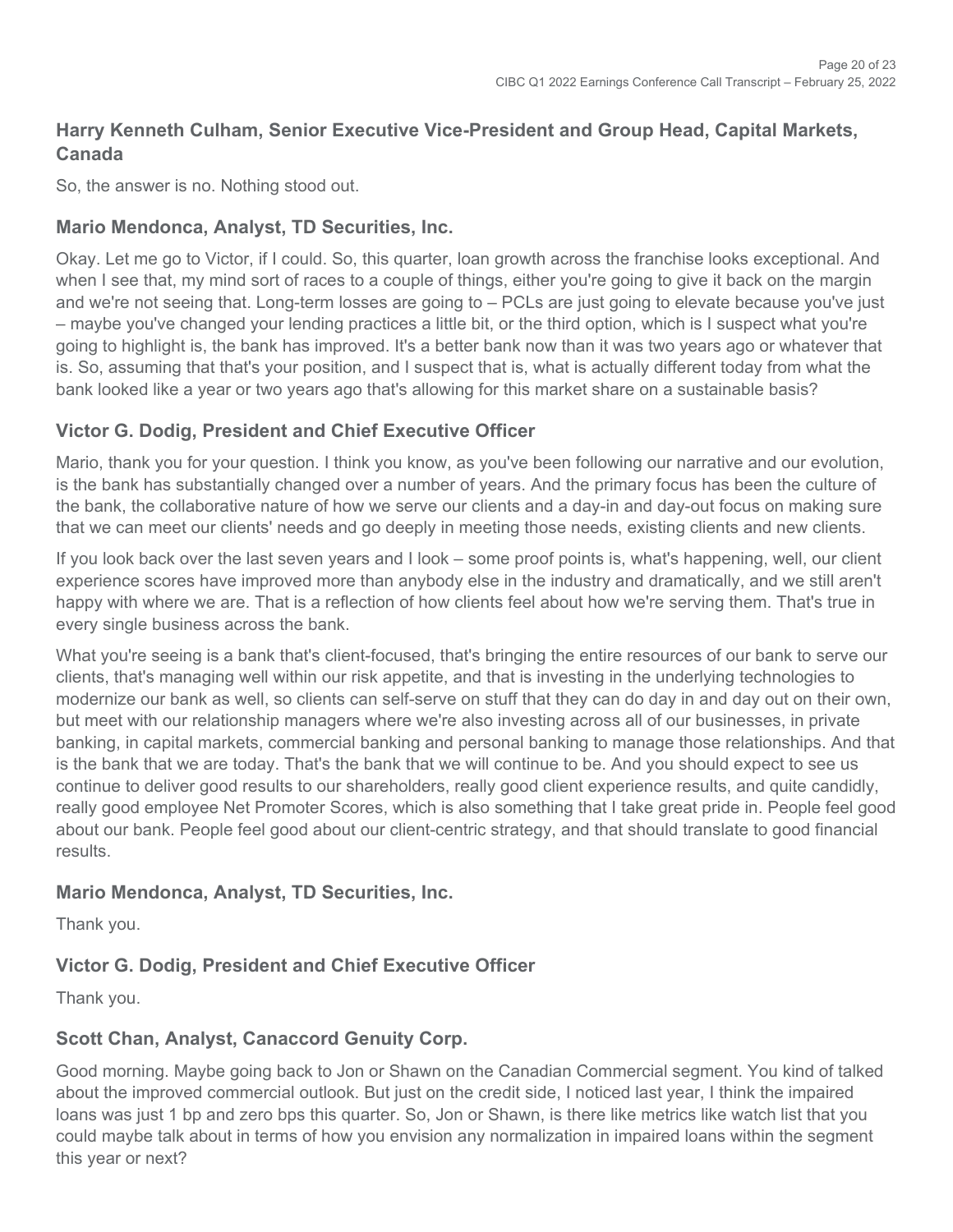## **Jon Hountalas, Senior Executive Vice-President and Group Head, Commercial Banking and Wealth Management, Canada**

Thank you, Scott. So, again, fiscal 2021 was remarkable from a loan loss perspective, and it's a lumpy business, right. So, 2021 was excellent. The start of 2022 has been very good. The watch list looks good. We watch – we look at things by risk rating, size of credit. The numbers are down. There's nothing we see that causes us any great concern. I'll pass it over to Shawn in case he has anything to add. But so far, so good.

And confidence, the underlying confidence of our clients is good. And you see very few clients today going backwards. Revenues are up. Margins are good. People are doing well. I know it's uncertain, but so far, it's good. Shawn?

#### **Shawn Beber, Senior Executive Vice-President and Chief Risk Officer**

I'd just add the outlook is based more on a view towards some level of normalization over the course of time. How quickly that normalization comes is a function of what the economic backdrop is going to look like. There's been – there's additional uncertainty at this stage than there would have been when we put a pin in our FLI, but we'll see what that looks like in the next quarter. But to Jon's point, feel very good about where the portfolio sits today and we'll continue to monitor for that. And as Jon mentioned, it's lumpy. So, we're always watching for those types of stresses to develop, but no thematics at this stage.

#### **Scott Chan, Analyst, Canaccord Genuity Corp.**

And just lastly, Jon, you kind of cited in the slide, slide 5, you launched the new CIBC family office, building up a team. Perhaps you can maybe talk about the buildup and potential opportunity within that segment and maybe how it intertwines with [indiscernible] (01:01:45) and your commercial clientele?

#### **Jon Hountalas, Senior Executive Vice-President and Group Head, Commercial Banking and Wealth Management, Canada**

Yeah. Again, so thank you, Scott. It's a big deal for us, right? We put the Commercial and Wealth business together because we knew what was coming on the private capital side. We knew kind of clients would be exiting. There'd be lots of money to be made. Entrepreneurs would make money. We've helped them make the money via the commercial bank. They trust us to manage the wealth.

So family office was just a natural evolution of our value proposition, and again, it's going well. We've had more sales. I tell people the story. The last two or three years have been more – the company sold for greater than CAD 250 million than I saw in my prior 10 years in banking.

So entrepreneurs are getting wealthy. We've [ph] built (01:02:31) structure to serve them, and the family office is a piece of that. And the referrals family office or not between commercial and wealth are up big.

#### **Scott Chan, Analyst, Canaccord Genuity Corp.**

Great. Thank you very much.

#### **Mike Rizvanovic, Analyst, Stifel Nicolaus Canada, Inc.**

Hey. Good morning. A question for Shawn. Just wanted to quickly ask about the trend in insolvencies and maybe this is more so on the consumer side. So, are there any impediments right now in this environment with COVID? And maybe the courts being backed up. Is there any sort of backlog building in terms of when things are maybe running a bit more smoothly that you get a rapid increase in insolvencies? So, I guess, what I'm asking is, are there any hindrances in your ability to petition someone into insolvency at this point in time?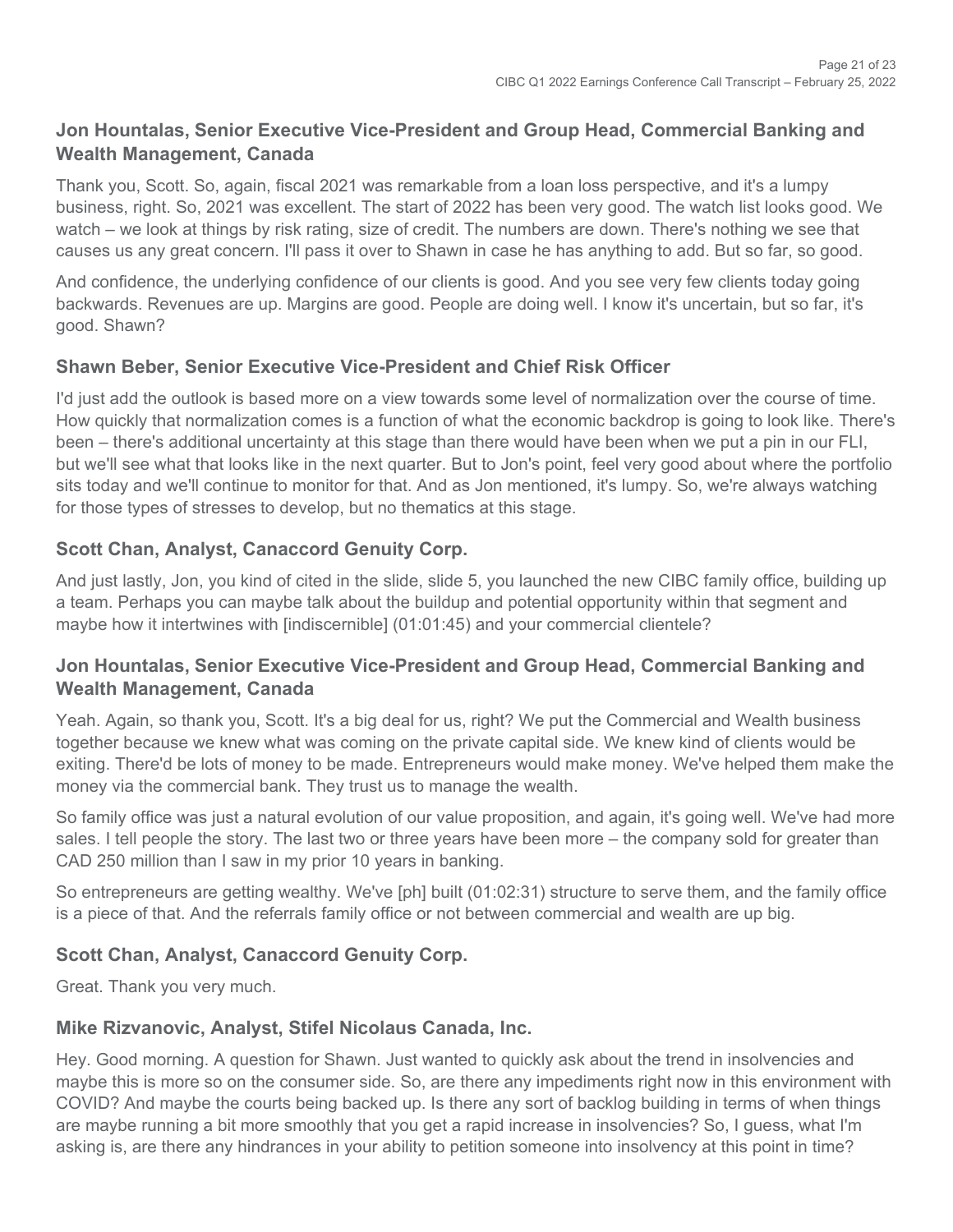## **Shawn Beber, Senior Executive Vice-President and Chief Risk Officer**

I think that was more an issue earlier on in the pandemic. We have started to see, and we're not seeing it in our portfolio just yet, but we have started to see an uptick in, for instance, business bankruptcies. As I say, we're not seeing it in our portfolio as yet. We're not anticipating a significant wave of that at this stage, and believe we've got an appropriate level of provision coverage for the stress that we anticipate over time in the portfolio, just from a normalization perspective as opposed to any deterioration.

#### **Mike Rizvanovic, Analyst, Stifel Nicolaus Canada, Inc.**

Okay. Thanks for that. And then, just one quick numbers question for Hratch. Just looking at the gains on financial instruments, [ph] 259 (01:04:09) this quarter, somewhat elevated versus the recent run rate, but a very lumpy number, I'm wondering, can you comment on what drives this. I'm guessing most of these shows up in the Corporate segment. Is this something that you just purposefully can do and sort of pull the trigger on when it's opportunistic, or is it more so driven by market conditions?

#### **Hratch Panossian, Senior Executive Vice-President and Chief Financial Officer**

Thanks for the question, Mike. We don't manage any of our portfolios on an opportunistic basis. In the Corporate and Other segment, we've got treasury portfolios of HQLA. That portfolio grows as the HQLA requirements of the bank grows – as the balance sheet grows. We manage those for stable NII. And there is, time to time, opportunities to rebalance those portfolios in order to optimize returns and yields, and that's what we do. But it's not a lever we pull opportunistically. There can be noise. It can be market driven, it could be rebalancing driven, but certainly not something we do opportunistically.

#### **Mike Rizvanovic, Analyst, Stifel Nicolaus Canada, Inc.**

Great. Thanks for the color.

#### **Operator**

Thank you. This concludes the question-and-answer session. We'll turn the meeting back over to Victor.

#### **Victor G. Dodig, President and Chief Executive Officer**

All right. Thank you, operator, and all of you for asking your questions. I know they were very technical in nature and I hope we answered all of them.

I want to take this opportunity to thank our incredible CIBC team, who continues to operate with a client-first mentality, which is a critical component to the success of our bank. Our strong performance this quarter highlights the momentum across all of our businesses as we continue to build on our 2021 accomplishments and execute against our very clear strategic priorities. This, combined with a resilient balance sheet, is enabling us to invest in client-focused, profitable growth initiatives and continue to position CIBC for the future.

Over the past few years, we have invested significant resources to enhance our banking capabilities, to grow market share and to streamline our cost base. I think you can see all of this in our results. We've seen evidence of our strategy success in our past investments as we deliver profitable growth and volume growth.

We're a very different bank today with a collaborative culture that's on the ascent. And we're going to stay focused on our client-first strategy with an investment roadmap that drives profitable growth over the short, over the medium and over the long-term.

I want to thank you for your interest in CIBC and we look forward to speaking with you on our next call. Take care.